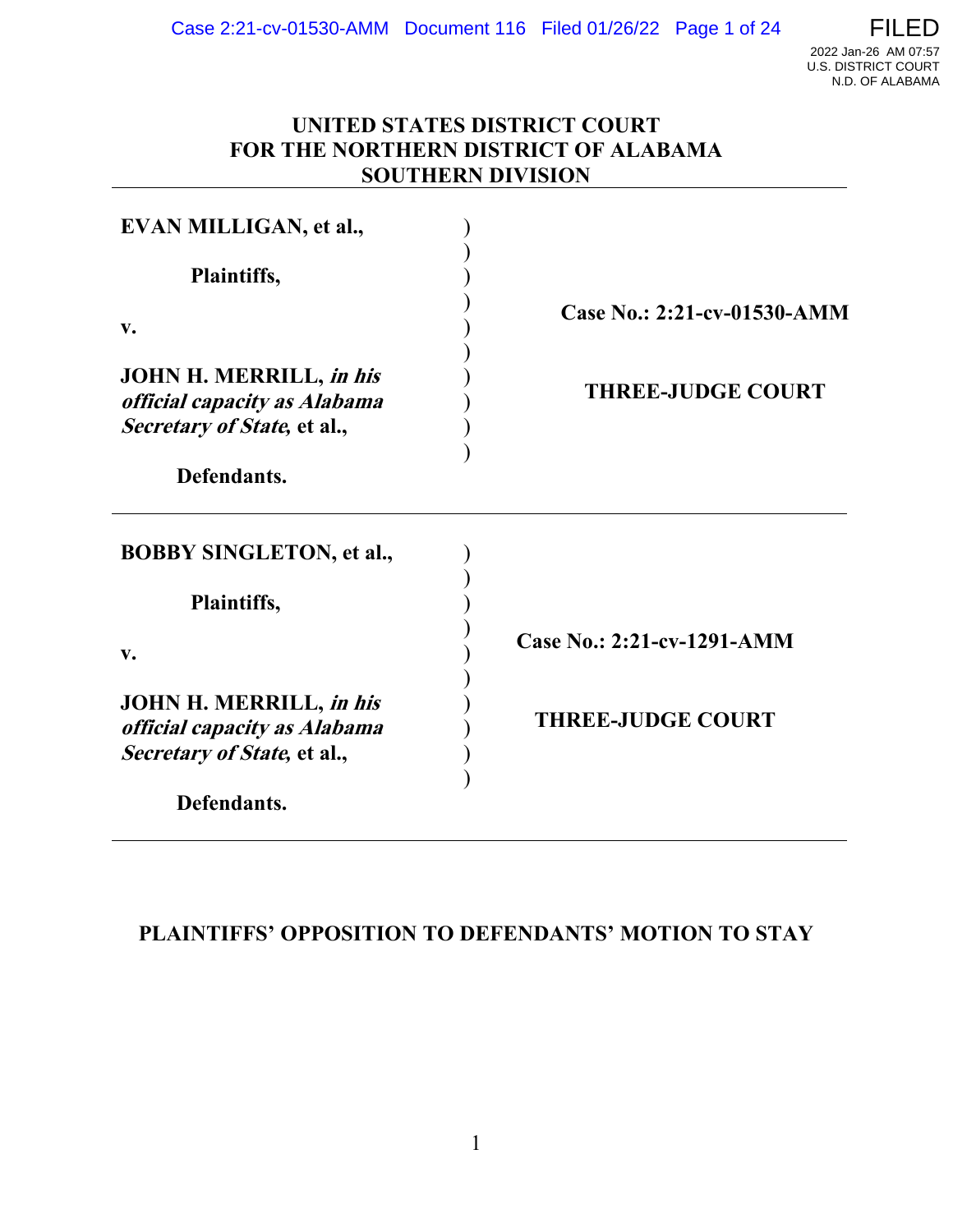### Case 2:21-cv-01530-AMM Document 116 Filed 01/26/22 Page 2 of 24

In evaluating an application to stay its ruling, the Court considers: "(1) whether the stay applicant has made a strong showing that he is likely to succeed on the merits; (2) whether the applicant will be irreparably injured absent a stay; (3) whether issuance of the stay will substantially injure the other parties interested in the proceeding; and (4) where the public interest lies." *Nken v. Holder*, 556 U.S. 418, 425–26 (2009). Under each and all these criteria, Defendants' application fails.

Far from making a "strong showing" that they are likely to succeed on the merits or the other factors, *id*. at 426, Defendants ignore the Court's extensive factfinding and recycle legally unsound arguments rejected by the Supreme Court and this Court. As this Court explained, the "task is not to decide whether the majority-Black districts in the [illustrative] plans are 'better than' or "preferable" to a majority-Black district drawn a different way. Rather, the rule is that '[a] § 2 district that is **reasonably** compact and regular, taking into account traditional districting principles,' need not also 'defeat [a] rival compact district<sup>[]</sup>' in a 'beauty contest[].'" *Bush v. Vera*, 517 U.S. 952, 977–78 (1996) (internal quotation marks omitted). Indeed, the Supreme Court has rejected the "impossibly stringent" view of Defendants that "a district must have the least possible amount of irregularity in shape, making allowances for traditional districting criteria." *Bush*, 517 U.S. at 977.

Defendants ground their argument on the premise that the random application of non-racial redistricting principles would not yield two majority-Black districts in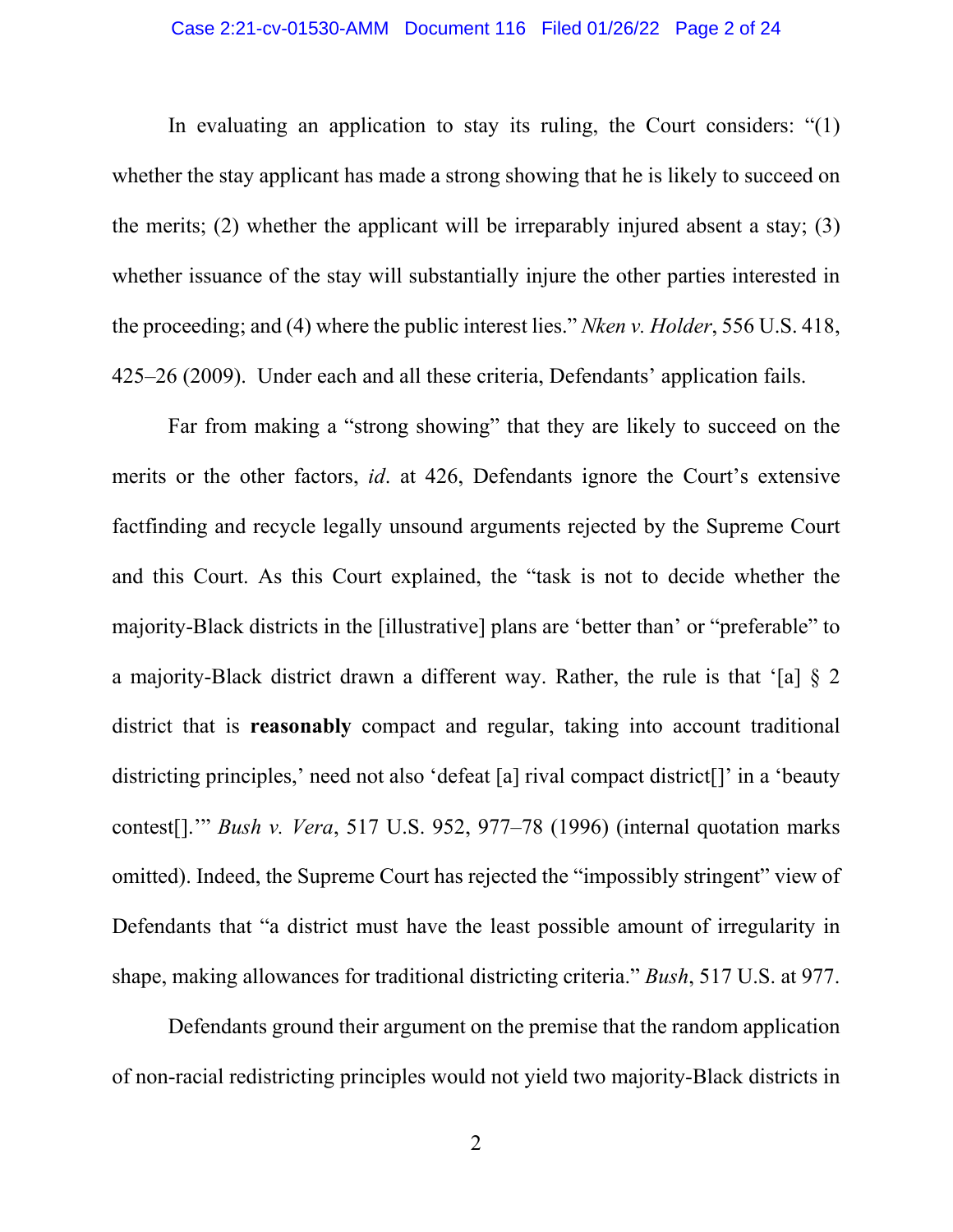Alabama. *See* Doc. 110 ("Mot.") at 13. But, as explained further below, Section 2 permits some consideration of race, and Defendants cite no authority for their argument that a plaintiff must show its illustrative districts would result by chance in computer simulations without any consideration of race. That is because there is none. *See Bush*, 517 U.S. at 977 ("A § 2 district . . . may pass strict scrutiny without having to defeat rival compact districts designed by [other] experts in **endless 'beauty contests.'**") (emphasis added).

Moreover, Defendants disregard the fact that the random algorithmicgenerated maps Dr. Duchin and Dr. Imai discussed were based on only a subset of geography-based redistricting criteria and do not consider the State's own redistricting criteria. And Dr. Duchin testified that it is "certainly possible" that two majority-Black districts *would* appear in a randomly generated maps using nonracial traditional redistricting criteria. Tr. 685. As the Court found, her maps prioritized non-racial criteria, Doc. 107 ("PI Order") at 57-58, so that race did not predominate, *id*. at 205. The same is true for Mr. Cooper. *Id*. at 87-89. Dr. Imai did not even attempt to consider the role of race in the illustrative plans. Tr. 293. These facts render Defendants' argument irrelevant.

Falling short of any showing of legal or factual error, Defendants argue that the Court misapplies the Voting Rights Act ("VRA") and that the Court's ordinary interpretation of the VRA would render it unconstitutional. This too, however,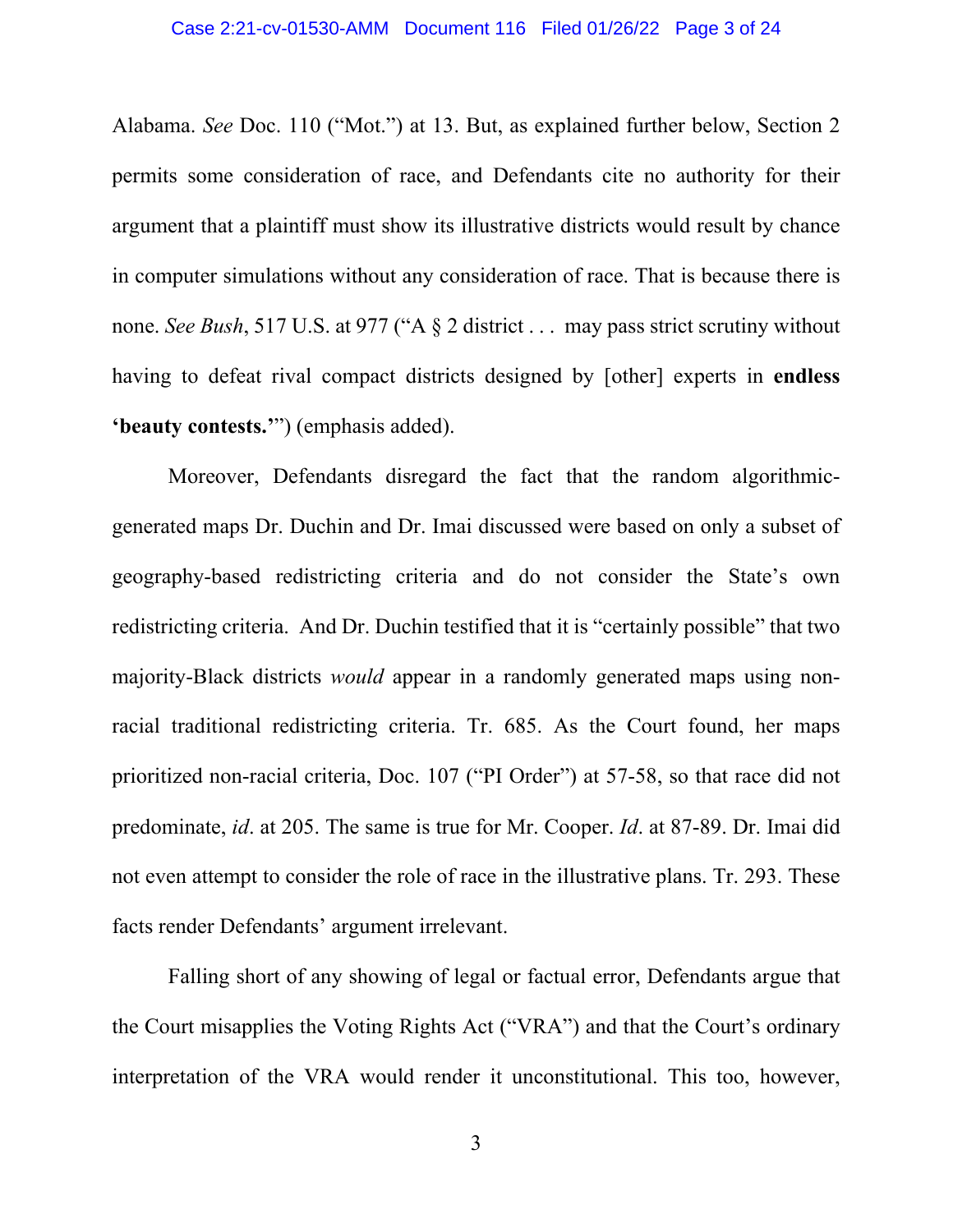### Case 2:21-cv-01530-AMM Document 116 Filed 01/26/22 Page 4 of 24

misunderstands the Court's opinion and the record, while ignoring the long history of cases finding Section 2 violations on facts analogous to the facts found by this Court.

Defendants also complain about the speed of this litigation, but this Court heard from over a dozen witnesses, admitted hundreds of exhibits, and gave Defendants the opportunity to present whatever evidence they wanted over seven days—including admitting testimony from the similar 2020 trial in *Chestnut v. Merrill*.

In recent redistricting litigation, courts have repeatedly rejected attempts to stay relief pending appeal.<sup>1</sup> Here, because Defendants show little likelihood of success on appeal, let alone a strong one, and none of the other factors favor them, a stay is inappropriate.

# **I. DEFENDANTS HAVE NOT SHOWN A LIKELIHOOD OF SUCCESS ON APPEAL.**

For a stay to issue, Defendants must make a "strong showing" that they are likely to succeed on the merits. *Nken*, 556 U.S. at 426. "The clearly-erroneous test

<sup>1</sup> *See, e.g., Bethune-Hill v. Va. State Bd. of Elections*, No. 3:14-CV-852, 2018 WL 11393922 (E.D. Va. Aug. 30, 2018), *stay denied Va. House of Delegates v. Golden Bethune-Hill*, 139 S. Ct. 914 (2019); *Covington v. North Carolina*, No. 1:15CV399, 2018 WL 604732 (M.D.N.C. Jan. 26, 2018), *stay denied in part, granted in part North Carolina v. Covington*, 138 S. Ct. 974 (2018); *Personhuballah v. Alcorn*, 155 F. Supp. 3d 552 (E.D. Va. 2016), *stay denied Wittman v. Personhuballah*, 577 U.S. 1125 (2016); *Harris v. McCrory*, No. 1:13CV949, 2016 WL 6920368 (M.D.N.C. Feb. 9, 2016), *stay denied McCrory v. Harris*, 577 U.S. 1129 (2016); *Perez v. Texas*, 891 F. Supp. 2d 808 (W.D. Tex. Sept. 7, 2012), *stay denied LULAC v. Perry*, 567 U.S. 966 (2012).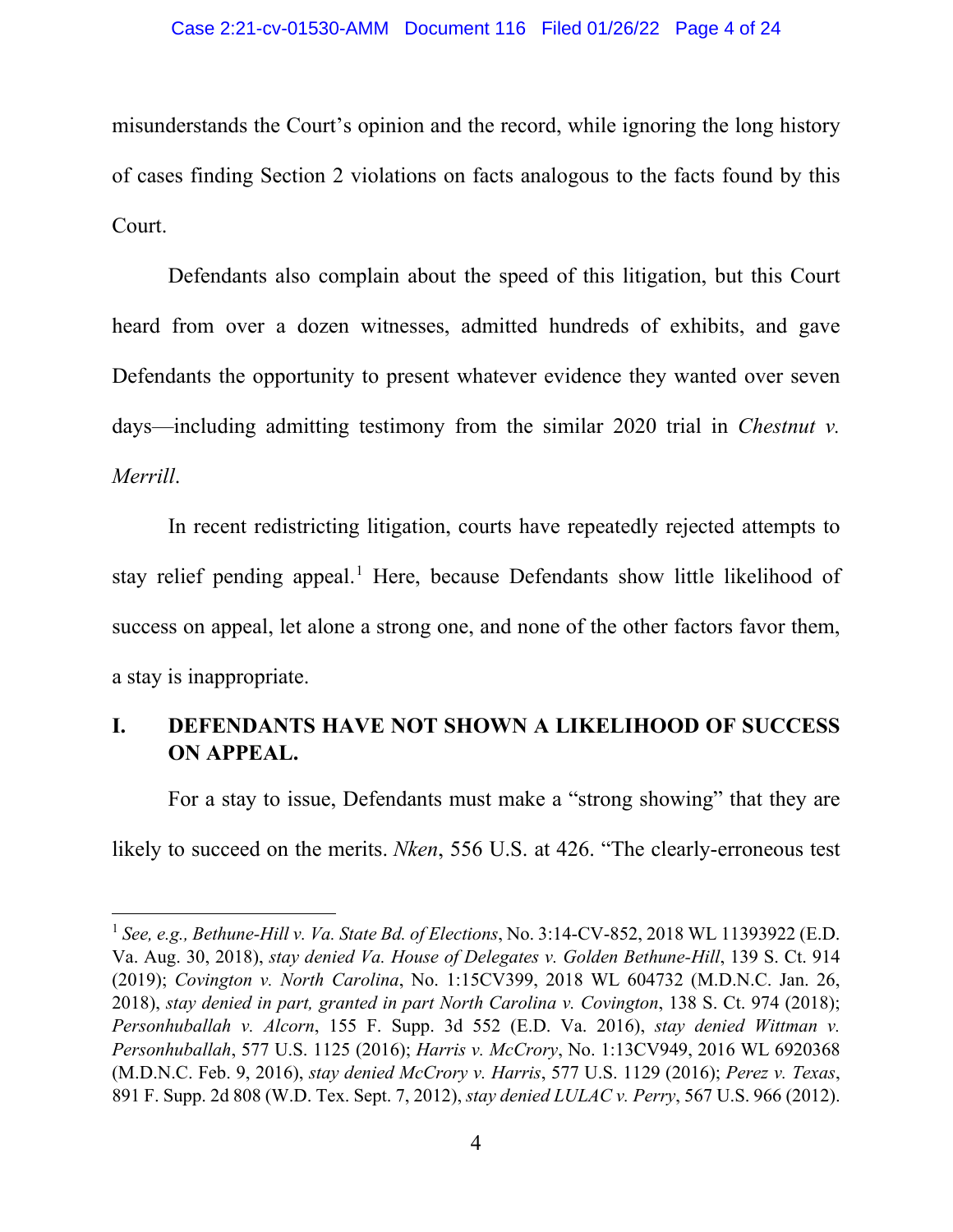of Rule 52(a) is the appropriate standard for appellate review of a finding of vote dilution." *Thornburg v. Gingles*, 478 U.S. 30, 79 (1986). "If the district court's view of the evidence is plausible in light of the entire record, an appellate court may not reverse even if it is convinced that it would have weighed the evidence differently in the first instance." *Brnovich v. Democratic Nat'l Comm*., 141 S. Ct. 2321, 2349 (2021) (reinstating a trial court's fact-findings).

Yet, Defendants ignore the Court's extensive credibility determinations, and findings of fact. Failing to show that the Court committed any clear error, Defendants argue that the Court interprets the VRA in a new and unconstitutional manner, yet it is Defendants who ask the Court to adopt a novel and impossible to satisfy standard.

# **A. Defendants Ignore Supreme Court Precedent by Failing to Recognize the Difference Between Race Consciousness and Racial Predominance and Conflating** *Gingles* **I and Remedial Maps.**

As Justice Kennedy has explained, "The first *Gingles* condition refers to the compactness of the minority population, not to the compactness of the contested district." *Bush*, 517 U.S. at 997 (Kennedy, J., concurring). "Stating the concept in a different way, [a court] must determine whether the affected minority is diffused and thus politically ineffective, not whether the area by which it is bound is geographically dense." *Sanchez v. Colorado*, 97 F.3d 1303, 1312 (10th Cir. 1996).

Here, Defendants' expert conceded that Plaintiffs have drawn at least one illustrative plan with two districts comprised of a majority Black voting age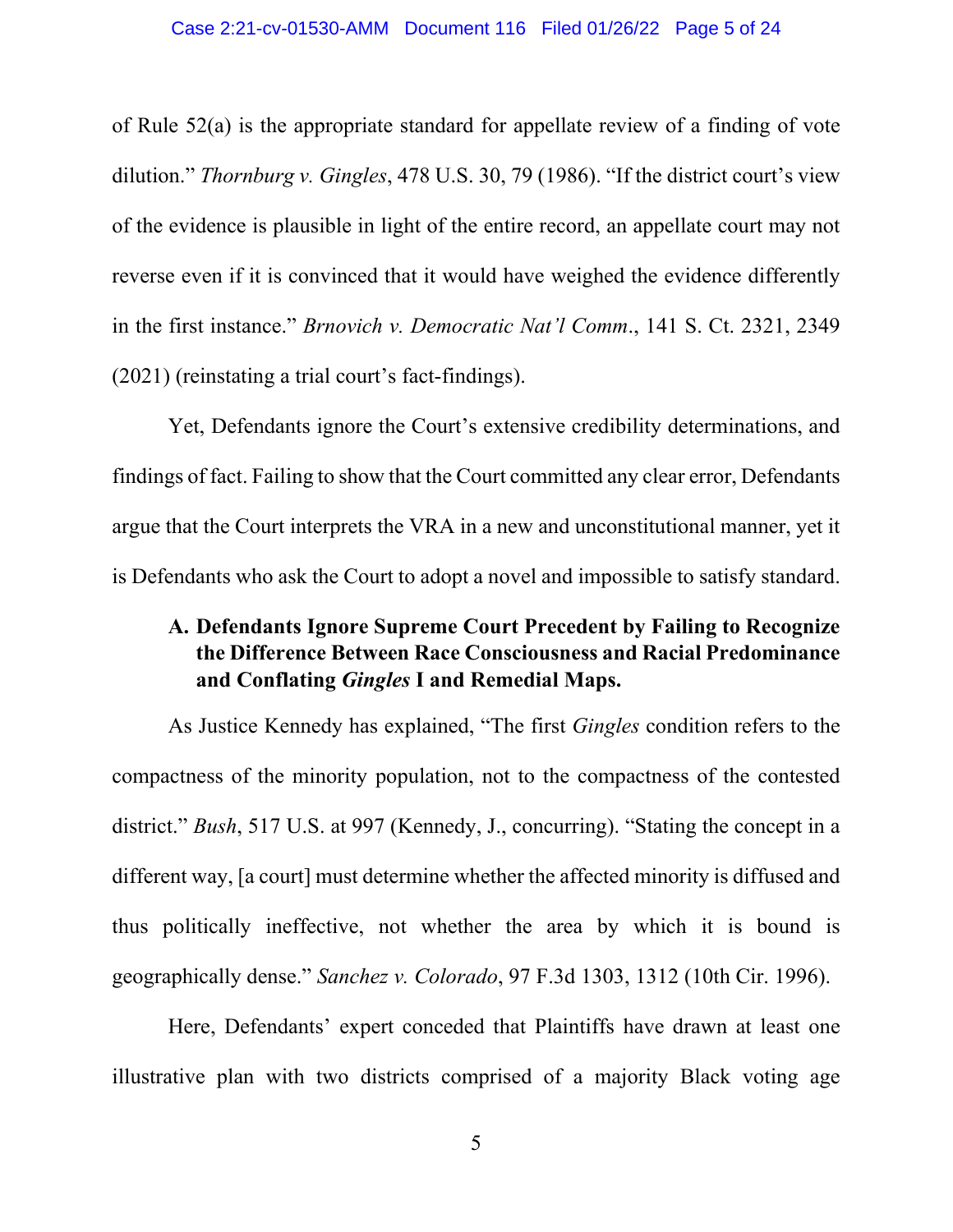### Case 2:21-cv-01530-AMM Document 116 Filed 01/26/22 Page 6 of 24

population even under the most restrictive measurement and several illustrative plans with two majority-Black districts using the broader "any-part Black" definition permitted by the Supreme Court. *Georgia v. Ashcroft*, 539 U.S. 461, 473 n.1 (2003).

Faced with this concession, Defendants attempt to graft racial gerrymandering principles onto the first *Gingles* precondition and argue that because Dr. Duchin's illustrative maps subordinated traditional districting criteria to race and therefore cannot satisfy *Gingles* I. Factually, this ignores the Court's findings and all the evidence to the contrary about the construction of the illustrative districts. Legally, it fails to recognize the role of *Gingles* I and illustrative districts, the vast space between race neutrality and racial predominance, and that even racially predominant districts can pass muster if they satisfy if strict scrutiny.

## 1. Racial Considerations Did Not Predominate in the Drawing of the Illustrative Plans.

Defendants claim that Dr. Duchin looked "first to racial quotas and second to the State's redistricting guidelines." Mot. at 8. This does not comport with the evidence, or this Court's careful factual findings. It was no error at all—let alone clear error—for the Court to find that Dr. Duchin and Mr. Cooper "prioritized race only as necessary to answer the essential question asked of them as *Gingles* I experts," PI Order at 204, and that Dr. Duchin did not try "to maximize the number of majority-Black districts, or the BVAP in any particular majority-Black district, which she would have done if race were her predominant consideration," *id.* at 205.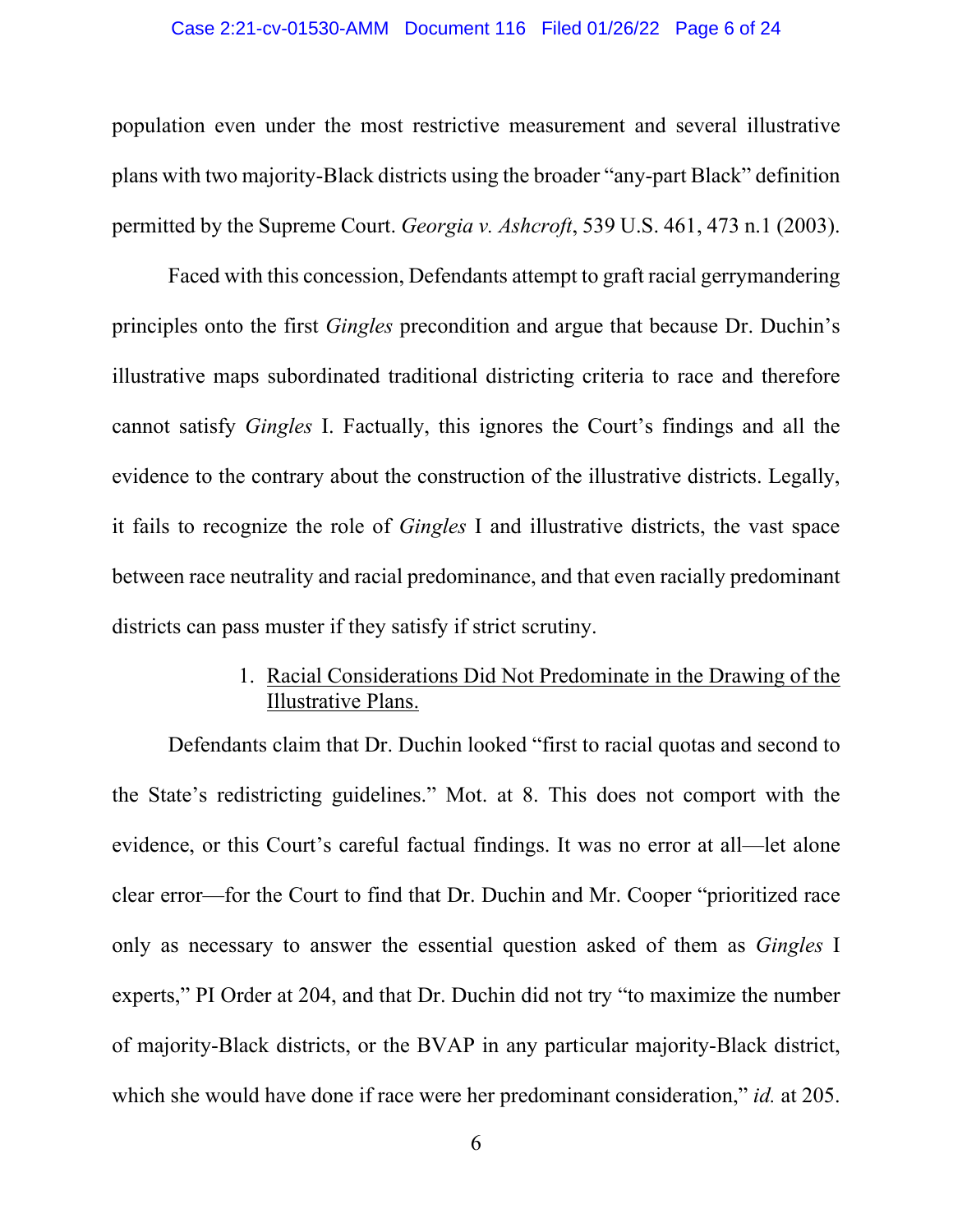Moreover, the Court found that Dr. Duchin "carefully considered traditional redistricting criteria when she drew her illustrative plans," that she "acknowledged that tradeoffs between traditional districting criteria are necessary, and she did not ignore any criteria she prioritized some principles over others." *Id.* at 149. This explicit finding alone rebuts Defendants' argument that race predominated in the crafting of the illustrative plans.

The Court also found Dr. Duchin's illustrative plans met traditional districting criteria. She drew districts that were reasonably compact, with her maps meeting or exceeding the State's on at least one metric of compactness, and her least compact districts still meeting or exceeding all of the State's 2011 districts. *Id.* at 158. Similarly, it credited her plans for respecting "existing political subdivisions, such as counties, cities, and towns . . . at least as well as the [State's] Plan." *Id.* at 163. On communities of interest, the Court and the State's own map drawer recognized the Black Belt as a "community of interest of substantial significance," *id.* at 165, and that Dr. Duchin's plans respect this community of interest, *id.* at 168.

## 2. Defendants Mischaracterize Dr. Duchin's and Dr. Imai's Testimony Regarding Their Methodologies

Defendants make much of Dr. Duchin's statement that she considered the goal of including two majority-Black districts in her plans to be "non-negotiable." Mot. At 8. However, under *Gingles*, that was exactly her task. See PI Order at 205. As the Court stated, "a rule that rejects as unconstitutional a remedial plan for attempting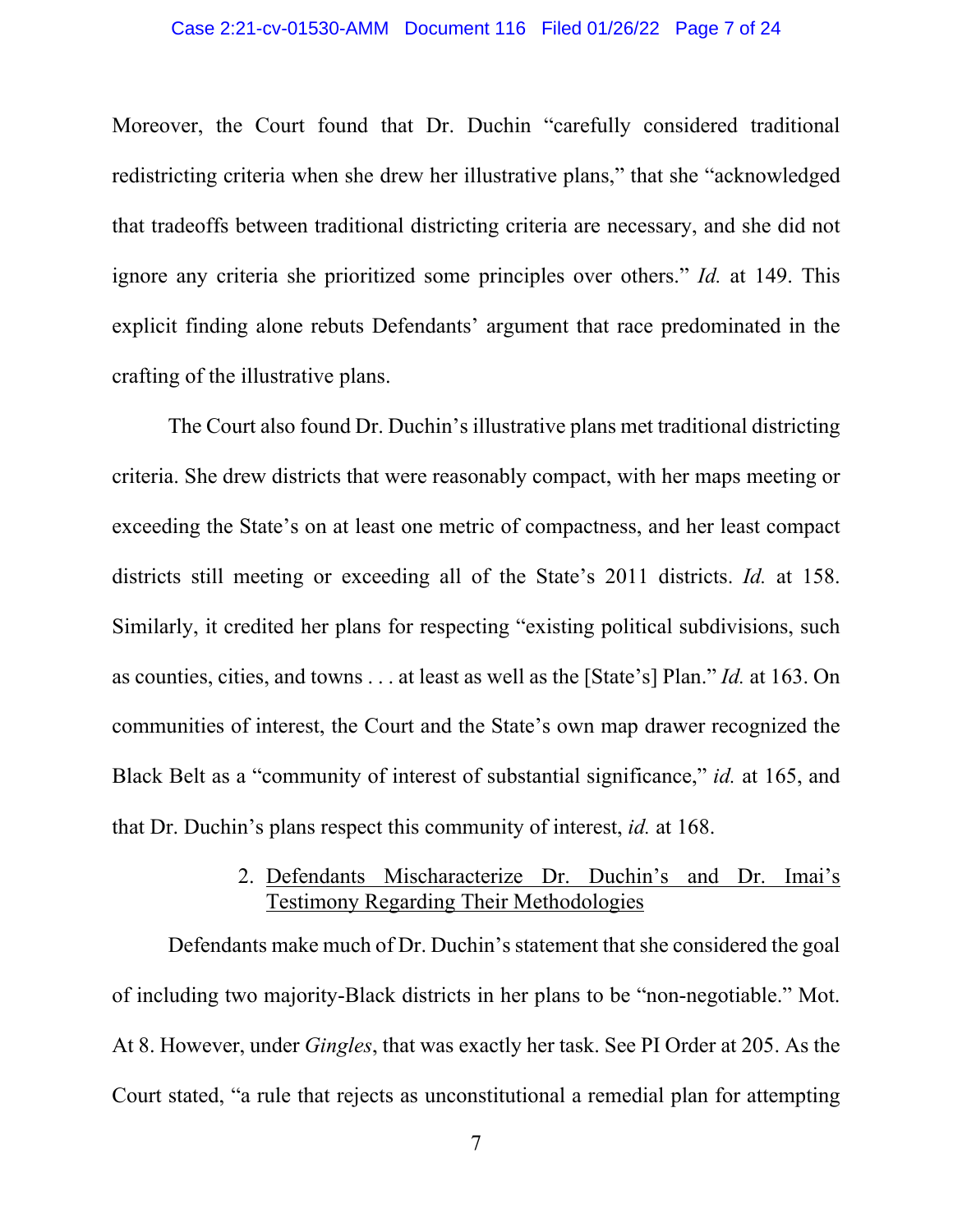to satisfy *Gingles* I would preclude any plaintiff from ever stating a Section Two claim." *Id.*

Beyond one statement from Dr. Duchin, which Defendants offer devoid of any context, Defendants' sole "evidence" in support of their racial predominance contention, is that "Dr. Duchin generated millions of random race-neutral maps, but none provided" two majority-Black districts, and that Dr. Imai also generated no majority-BVAP districts in his race-neutral simulations. Mot. at 13. Based on this evidence, Defendants assert that it is "impossible" to create redistricting plans that include two majority-Black districts using only race-blind redistricting principles.

Defendants distort the record.

On cross-examination, Dr. Duchin was directly asked "whether it is possible to draw [two majority-Black districts] according to all traditional redistricting criteria minus . . . the race focus[ed] criteria." Tr. at 685. She responded, "it is certainly possible," adding that her maps could have been "arrived at through a random process." Tr. 685. She further explained that her "race-blind" algorithms which resulted in maps without two majority-Black districts did not account for the State's own redistricting principles. Tr. at 684–85.

Defendants never followed up to ask Dr. Duchin which principles her algorithm relied on. Yet the article that was the basis of the Defendant's cross examination reveals that contiguity, population balance, and compactness were the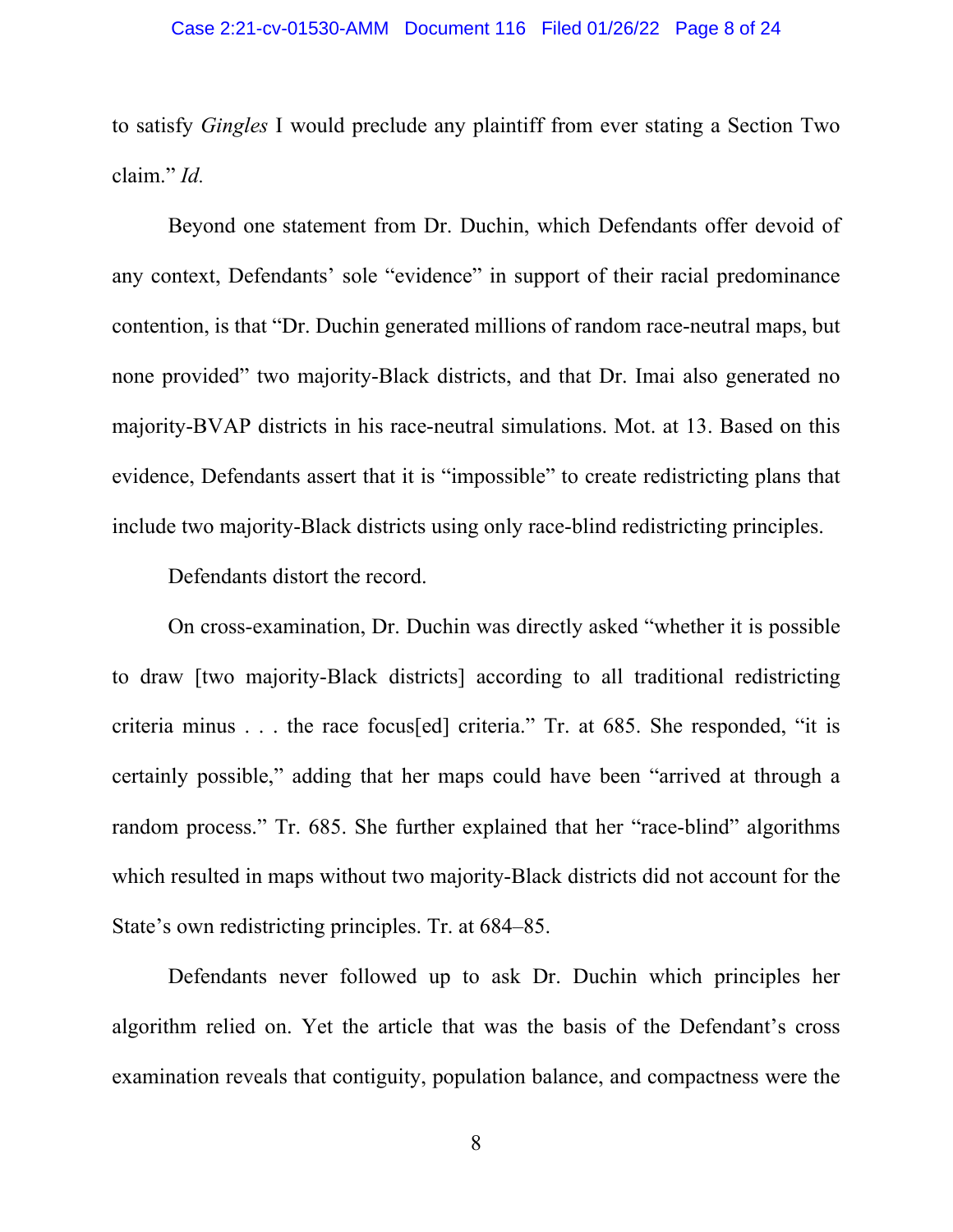only criteria considered—not communities of interest, not whole counties, not whole cities or towns, all of which are central components of the criteria Alabama uses in redistricting. Ex. M28, Doc. 88-3. In addition, because the article was written before the release of the 2020 census data, it relies on 2010 data. Given the increase in Alabama's Black population in the last decade and the concentration of Black residents in particular cities, counties, and communities of interest, like the Black Belt, a change in any one of these factors might increase the likelihood of finding two majority Black districts using an algorithmic sample that considered more than the baseline quantitative redistricting principles. <sup>2</sup> Indeed, as this Court found, Dr. Duchin did use another algorithm that "found plans with two majority-[B]lack districts in literally thousands of ways." Tr. 565.

Nor do Dr. Imai's simulations show anything about the illustrative maps, let alone that it is not possible to create two reasonably compact majority-Black districts. Dr. Imai did not engage in his initial simulation as an effort to replicate the process that the State undertakes in drawing districts. Instead, Dr. Imai testified that he did not incorporate the state's guideline that (consistent with precedent) gives priority to VRA compliance in his simulation. Tr. 292. Additionally, because the State's criteria and evidence concerning communities of interest were too

<sup>2</sup> See Moon Duchin and Douglas M. Spencer, "Models, Race, and the Law," *The Yale Law Journal Forum* 744, 763 (Mar. 8, 2021), http://www.dougspencer.org/research/models\_race\_law.pdf.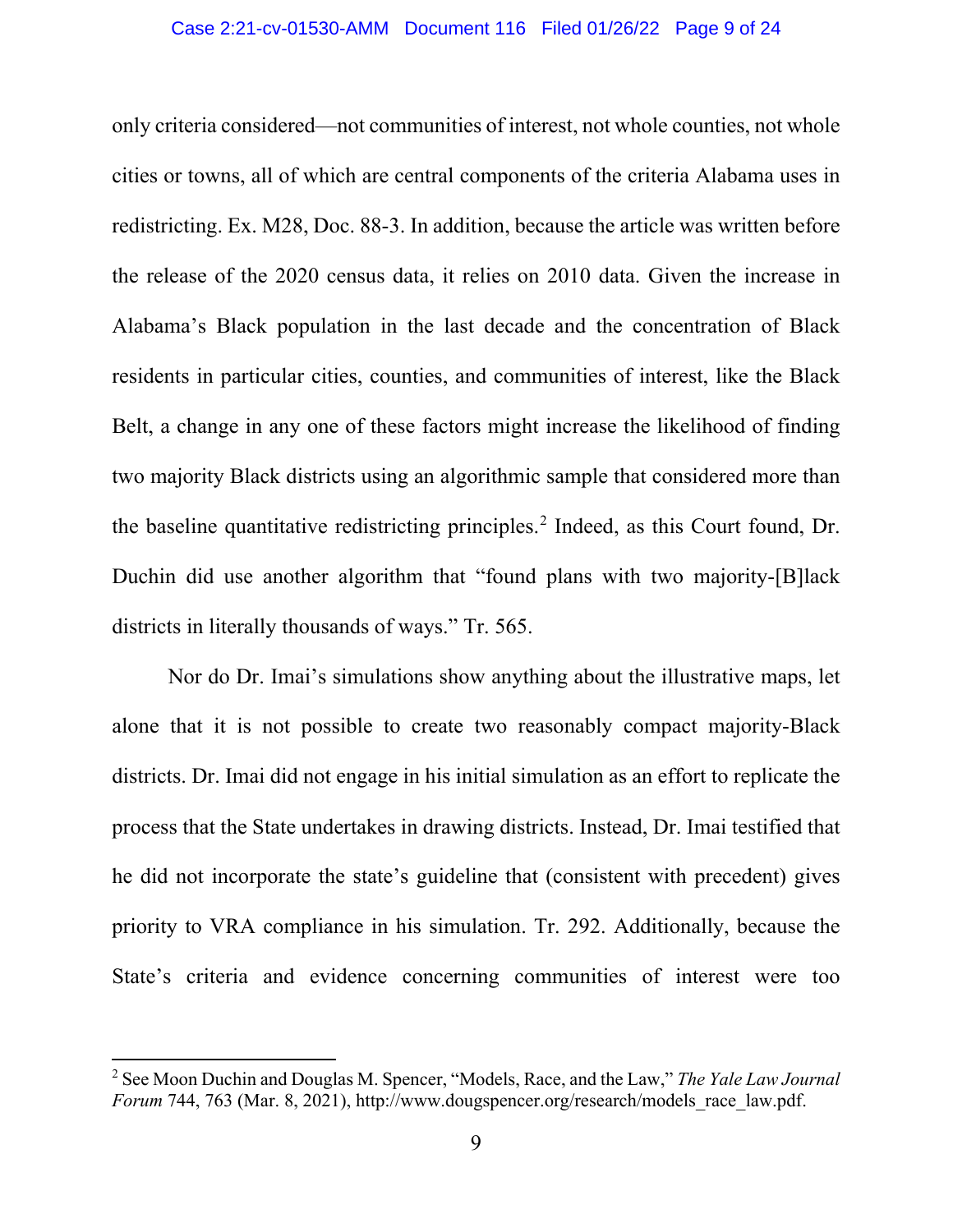### Case 2:21-cv-01530-AMM Document 116 Filed 01/26/22 Page 10 of 24

amorphous when he conducted that "race-blind" analysis, he also did not incorporate communities of interest into his simulations, which would likely increase the chance of generating two majority-Black districts. *See, e.g.*, Tr., at 204; Ex. M6, doc 76-3 (using just two communities of interest increased the BVAPs in simulated districts).

Thus, there is no record to support Defendants' suggestion that a random application of its own non-racial redistricting criteria would not result in two majority-Black districts. Nor do Defendants appear to appreciate the irony of their argument. The HB1 map that the State itself drew, which Defendants have defended before this Court as applying the State's traditional redistricting principles, was not among the ten thousand "race-neutral" simulated maps Dr. Imai created. Ex. M1, Doc. 68-4 at 10.

Even if Defendants were correct that illustrative plans using only race-blind criteria would not have resulted in two majority-Black districts, the corollary of the proposition—i.e., that simulations purportedly failed to randomly generate Plaintiffs' maps—is *not* that it is impossible to draw two reasonably compact majority-Black districts, nor that race predominated in those maps. At best, it leaves open only the unremarkable and perfectly permissible notion that Dr. Duchin and Mr. Cooper accounted for race in drawing their illustrative maps, as Section 2 requires. *Cf. Shaw v. Hunt*, 517 US 899, 905 (1996) (explaining that a map-drawer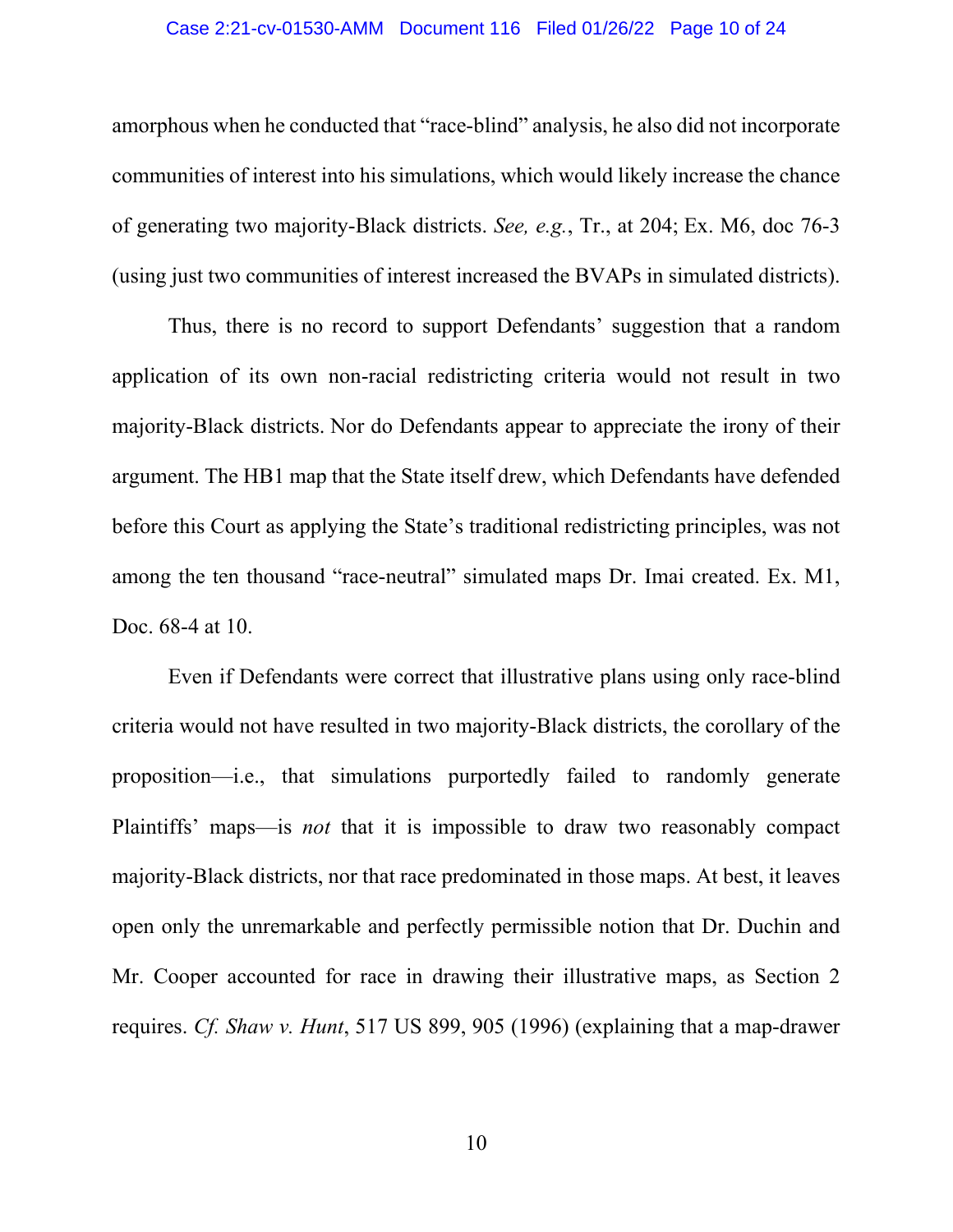#### Case 2:21-cv-01530-AMM Document 116 Filed 01/26/22 Page 11 of 24

"may be conscious of the voters' races without using race as a basis for assigning voters to districts").

## 3. Defendants Mischaracterize VRA Precedent

As this Court recognized, under Defendants' view, a VRA claim could not succeed unless maps generated without any consideration of race produce new majority-minority districts by sheer happenstance. But that is not how the VRA works. Rather, courts "*require* plaintiffs to show that it would be possible to design an electoral district, consistent with traditional districting principles, in which minority voters could successfully elect a minority candidate." *Davis v. Chiles*, 139 F.3d 1414, 1425 (11th Cir. 1998) (emphasis in original). If the Court were to "penalize" plaintiffs "for attempting to make the very showing that *Gingles* [] demand[s]," it would be "impossible, as a matter of law, for any plaintiff to bring a successful Section Two action." *Id.* 

This points to another fundamental flaw in Defendants' argument. They treat Plaintiffs' illustrative *Gingles* I plans the same as remedial plans passed by the Legislature. Yet these proposed districts are "not cast in stone;" they are illustrative only. *Clark v. Calhoun Cty.*, 21 F.3d 92, 95 (5th Cir. 1994); *see also Bone Shirt v. Hazeltine*, 461 F.3d 1011, 1019 (8th Cir. 2006) (noting that the "ultimate end of the first *Gingles* precondition is to prove that a solution is possible, and not necessarily to present the final solution to the problem"). As appropriate, the Court has provided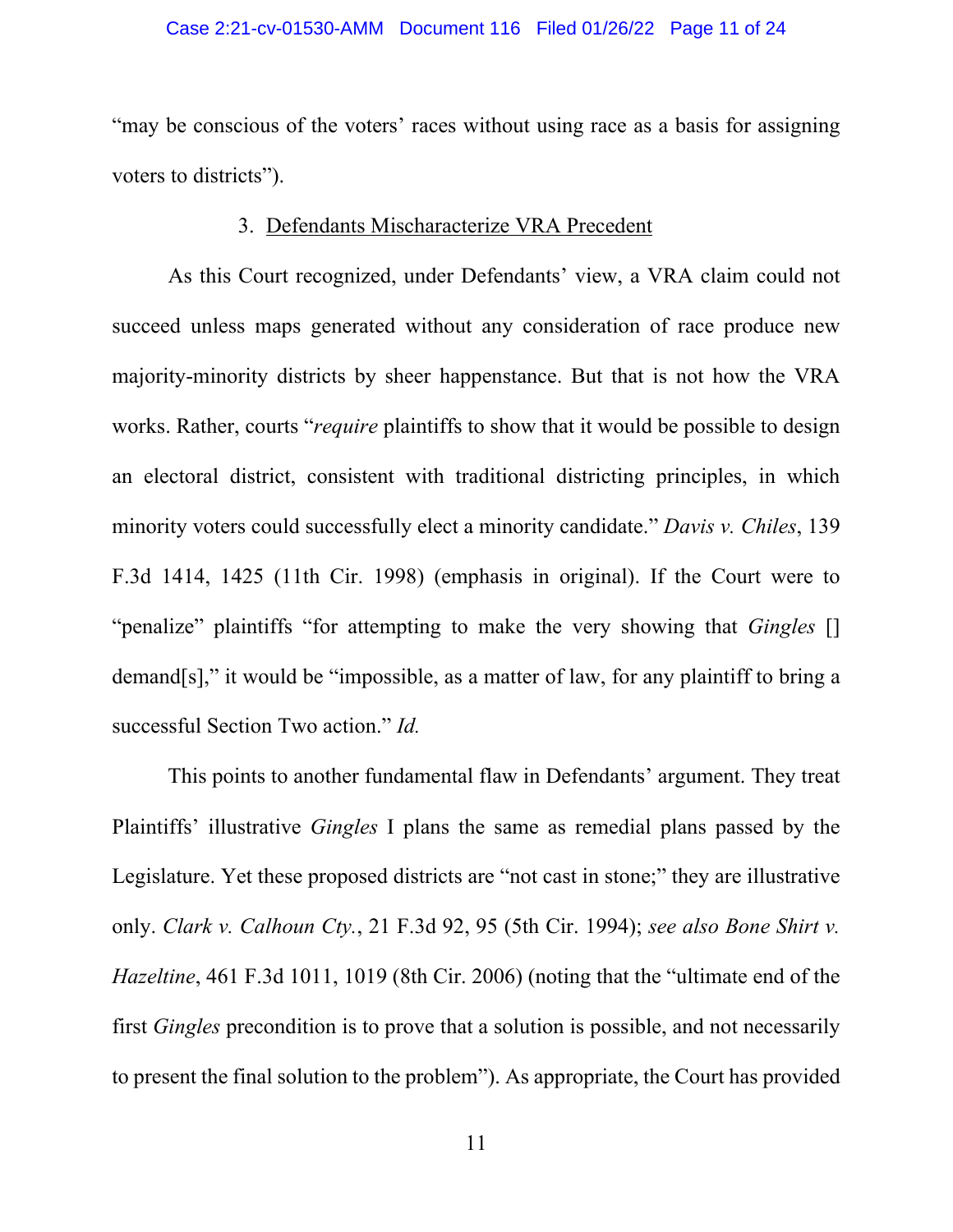#### Case 2:21-cv-01530-AMM Document 116 Filed 01/26/22 Page 12 of 24

the Alabama Legislature the opportunity to draw new, VRA-compliant maps. While the Legislature's maps must satisfy constitutional standards, those maps can be drawn with race consciousness or race may even predominate if narrowly tailored to remedy the Section 2 violation. *See Bethune-Hill v. Va. State Bd. of Elections*, 137 S. Ct. 788, 797 (2017) ("legislature always is aware of race when it draws district lines") (citation omitted).

Defendants also fail to recognize that even if racial gerrymandering principles were grafted onto the *Gingles* preconditions and even if had Dr. Duchin used race as *the* predominant factor in drawing her illustrative maps—which the evidence shows she did not—that would not necessarily render them constitutionally infirm. Districts drawn with a racially predominant purpose survive if the use of race was "narrowly tailored" to satisfy a "compelling interest" such as compliance with the VRA. *See Bethune-Hill*, 137 S. Ct. at 800-801 (upholding a district drawn for a predominately racial purpose where it was narrowly tailored to comply with the VRA).

This underscores the fallacy of Defendants' argument—it would create a circular standard impossible to meet. But even if such a standard were applicable, which it is not, Dr. Duchin testified that she considered race only to the extent necessary to show that she could draw two majority-Black districts. PI Order at 149. This, in combination with Dr. Liu's effectiveness analysis showing that these illustrative districts meet but do not significantly exceed the BVAP levels necessary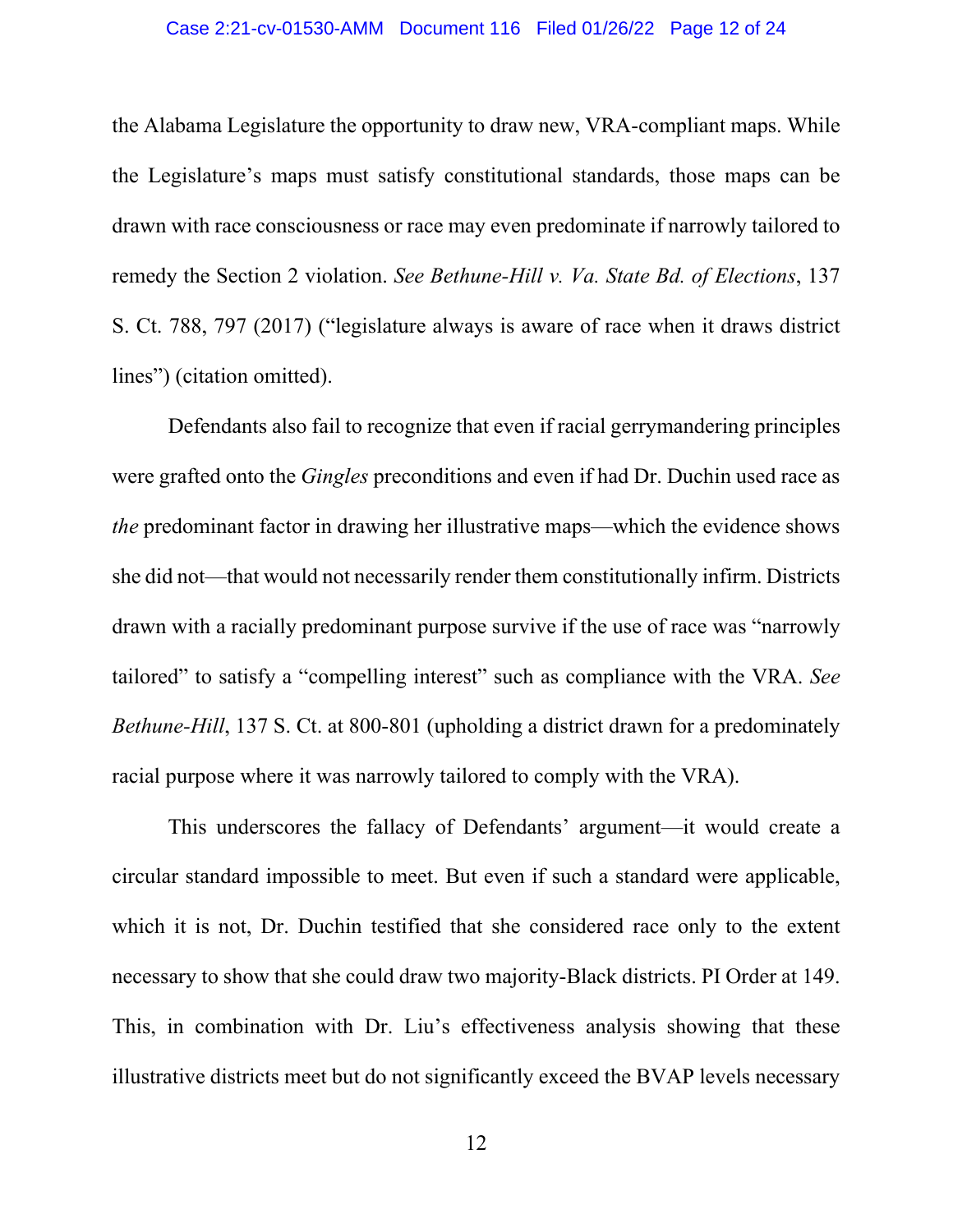#### Case 2:21-cv-01530-AMM Document 116 Filed 01/26/22 Page 13 of 24

for Black voters to elect candidates of choice, *id.* at 70, provides strong evidence of narrow tailoring.

Finally, Defendants argue that if the Court's interpretation of Section 2 of the VRA is correct, then the VRA is unconstitutional. This rests on the unfounded and unsupported proposition that Plaintiffs' *Gingles* I illustrative maps are unconstitutional racial gerrymanders. Defendants' position defies both logic and precedent. Defendants concede that Section 2 "permits race-conscious relief … where plaintiffs demonstrate that redistricting has 'result[ed] in a denial or abridgement of the right … to vote on account of race or color," Mot. at 12, but they go on to argue that that race-conscious relief must be "consistent with 'traditional redistricting principles,'" which they say means it cannot be race conscious. *Id.* This position is not only self-contradictory; it is inconsistent with decades of Supreme Court precedent holding that race may be lawfully considered in redistricting to comply with the VRA. <sup>3</sup> *See, e.g*., *Bethune-Hill*, 137 S. Ct. at 800-801; *King v. State Bd. of Elections*, 522 U.S. 1087 (1998), *summarily aff'g* 979 F. Supp. 619, 626 (N.D. Ill. 1997) ("remedying a potential violation of or achieving compliance with  $\S$  2

<sup>&</sup>lt;sup>3</sup> In the recent past, eight Supreme Court Justices have expressed the view that "compliance" with federal antidiscrimination laws"—including Section 5 of the VRA—"can be a compelling state interest." *See LULAC v. Perry*, 548 U.S. 399, 518 (2006) (Scalia, J., concurring in judgment in part and dissenting in part, joined in relevant part by Roberts, C.J., Thomas & Alito, JJ.); *id*. at 475, n. 12 (Stevens, J., concurring in part and dissenting in part, joined in relevant part by Breyer, J.); *id*. at 485 n. 2 (Souter, J., concurring in part and dissenting in part, joined by Ginsberg, J.).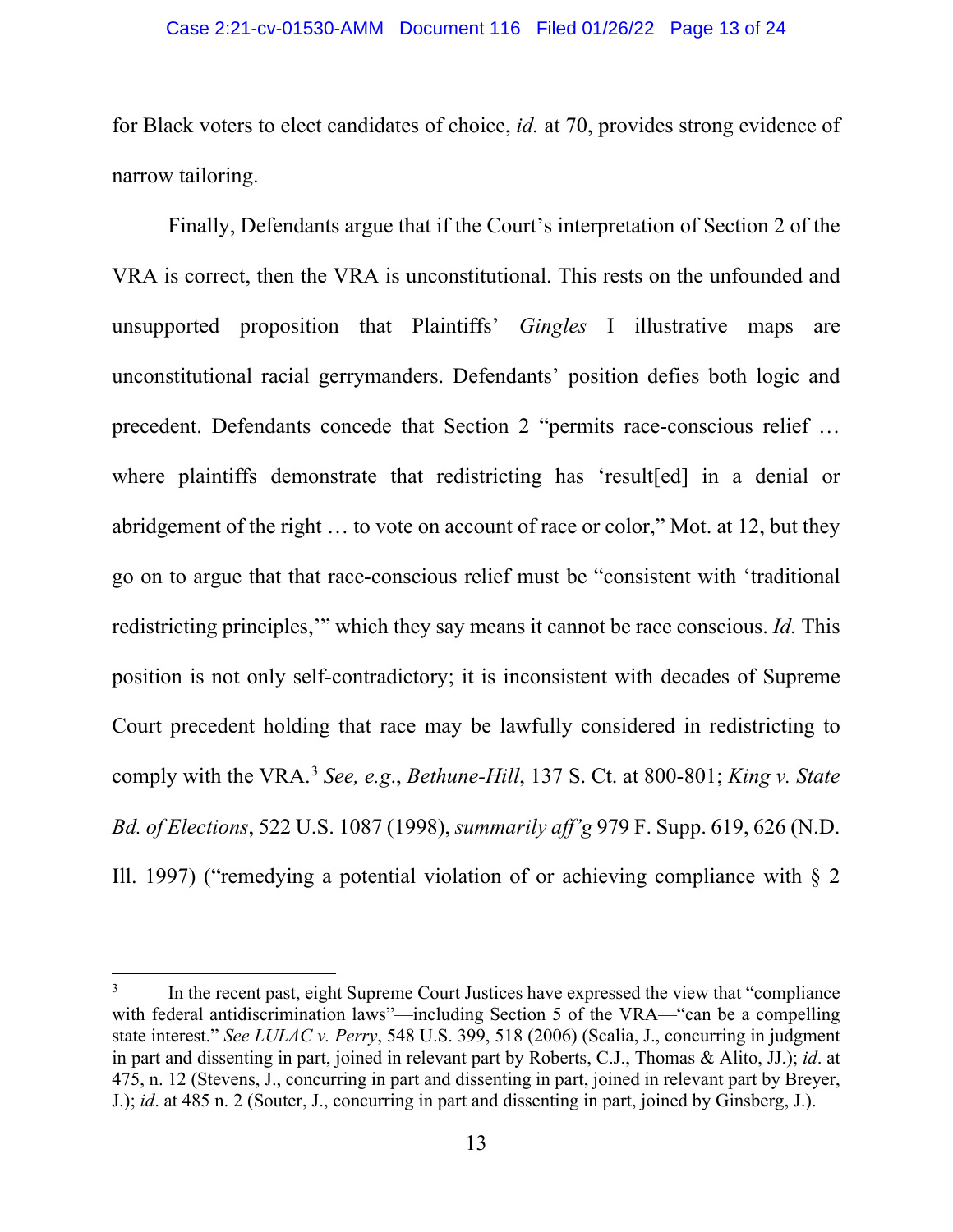constitutes a compelling state interest"). *Shaw v. Reno*, 509 U.S. 630, 656 (1993) ("We previously have recognized a significant state interest in eradicating the effects of past racial discrimination.").

Defendants offer no evidentiary or legal basis to support their unfounded position that the Court erred in ruling that Plaintiffs amply satisfied *Gingles* I. As such, they fail to show any likelihood of success on appeal, and certainly not the strong likelihood required to support their stay application.

# **B. Defendants Conflate the Totality of the Circumstances Inquiry with Intentional Discrimination and Cannot Undermine the Extensive Evidence Linking These Districts to Discriminatory Practices.**

Defendants baldly state that the "totality of the circumstances" inquiry in this case should prohibit relief under Section 2 of the Voting Rights Act. Mot. at 14. But rather than attempt to refute the Court's detailed findings on each of the Senate Factors, Defendants offer a non-sequitur, arguing, in effect, that because of the Legislature used purportedly race-neutral "traditional districting principles and basic political geography and demographics" to draw the challenged districts, it could not have intended to deny or abridge Black Alabamians' "right ... to vote on account of race or color." Mot. at 15 (quoting 52 U.S.C. §10301(a)).

Even were this relevant to an analysis of the totality of the circumstances under Section 2, it disregards that the Supreme Court has held for decades that Section 2 "repudiated" the intentional discrimination test when Congress amended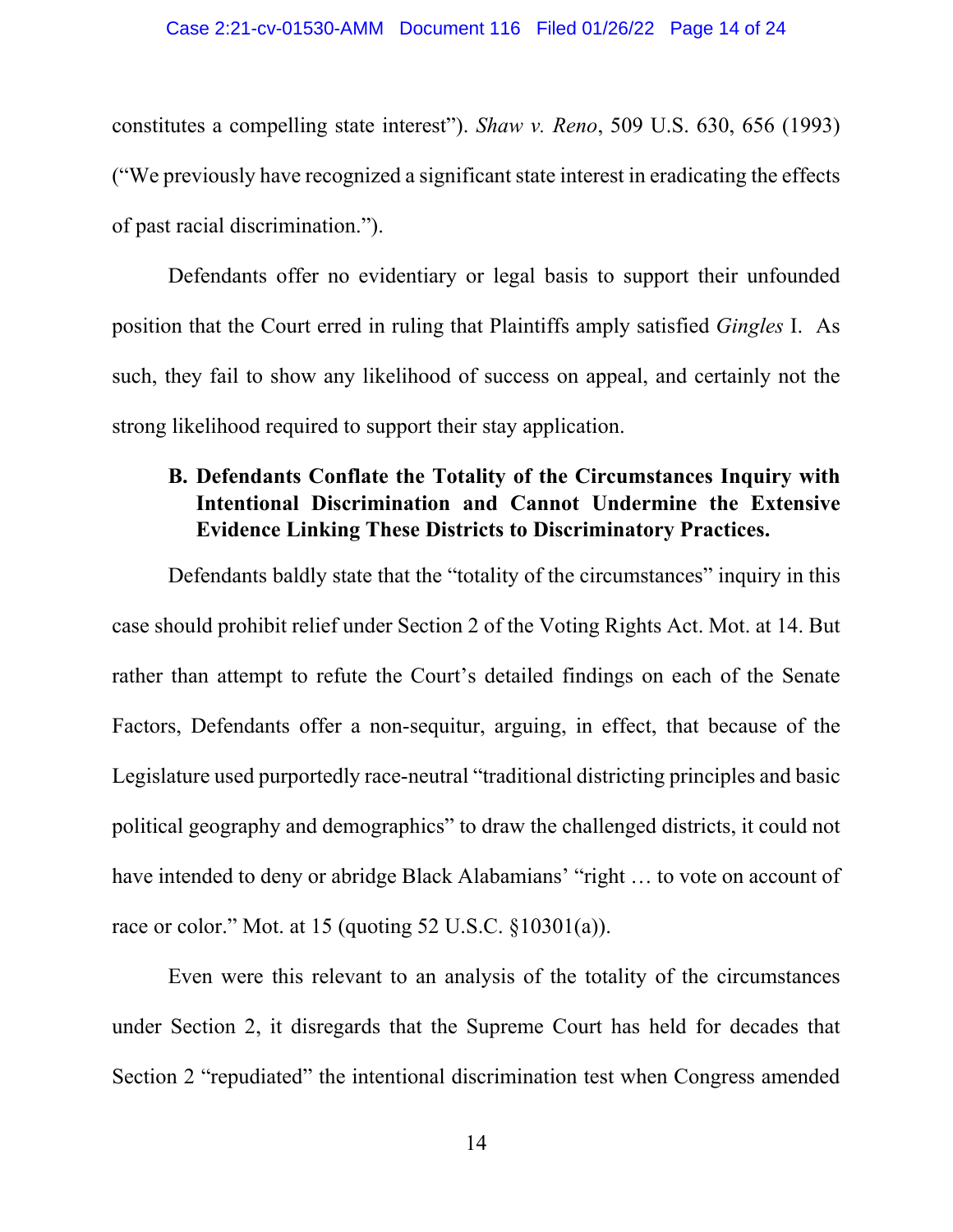it in 1982. *Thornburg v. Gingles*, 478 U.S. 30, 44 (1986). In enacting the VRA, Congress "[i]nvok[ed] the power conferred by § 2 of the Fifteenth Amendment." *Brnovich*, 141 S. Ct. at 2331 (citing *City of Rome v. United States*, 446 U.S. 156, 173 (1980)). And *Gingles* remains the "seminal § 2 vote-dilution case." *Brnovich*, 141 S. Ct. at 2337. Yet, Defendants ignore that both *Gingles* and subsection (b) of Section 2 require an examination of "the totality of circumstances"—i.e., the Senate Factors, *Gingles*, 478 U.S. at 36-37—to show that Black Alabamians "have less opportunity than other members of the electorate to participate in the political process and to elect representatives of their choice." 52 U.S.C. § 10301(b). That is precisely the inquiry that the Court engaged in here.

The Court analyzed each of the Senate factors and found "that every Senate Factor [it was] able to make a finding about, along with proportionality, weighs in favor of the *Milligan* plaintiffs and the *Caster* plaintiffs, and that no Senate Factors or other circumstances we consider at this stage weigh in favor of Defendants." PI Order at 195. Defendants offer nothing to rebut these findings, let alone provide a basis for clear error. Nor could they. The Court appropriately credited the expert testimony of both Dr. Bagley and Dr. King as to the Senate factors, *see* PI Order at 185, while specifically noting that Defendants offered no expert testimony to rebut their opinions.

## **II. THE EQUITIES DO NOT WEIGH IN FAVOR OF A STAY**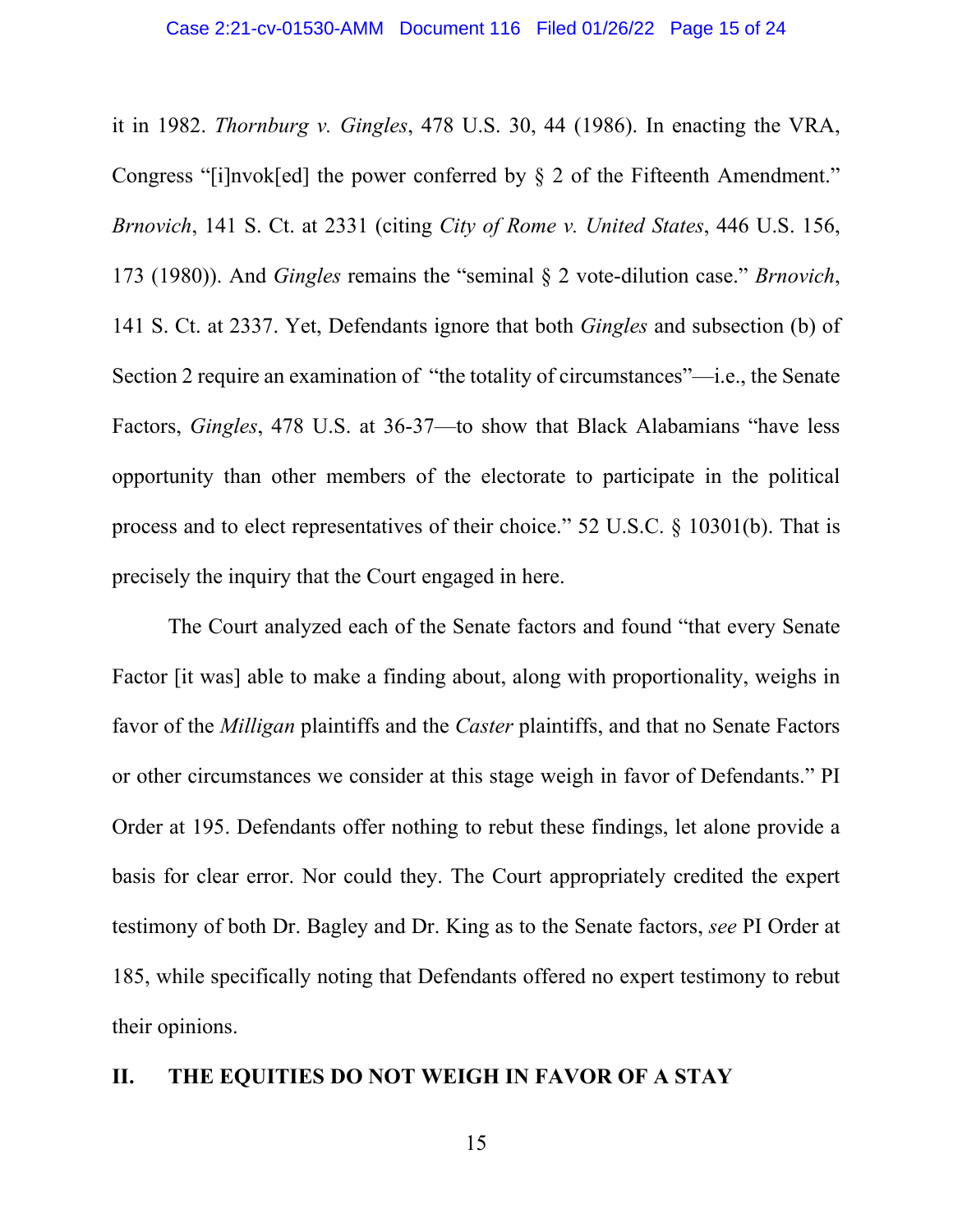To determine whether to grant a stay, the Court must also examine whether "the applicant will be irreparably injured absent a stay," "whether issuance of the stay will substantially injure the other parties interested in the proceeding," and "where the public interest lies." *Nken*, 556 U.S. at 426. Defendants ignore the significant harm to the public interest and irreparable injuries to Plaintiffs if the stay is granted, though the Court, in its ruling as already made significant and specific findings on these subjects. To weigh in the balance, they describe only administrative inconvenience to a handful of candidates and election officials, none of which are irreparable harm, and all of which have already been evaluated by the Court as having less weight than the injury and harm from not issuing (or now staying) an injunction.

This Court's Order found that Plaintiffs "will suffer an irreparable harm if they must vote in the 2022 congressional elections based on a redistricting plan that violates federal law." PI Order at 197. As the Court recognized, Defendants do not dispute the irreparable nature of Plaintiffs' injuries. *Id.* at 198. Consistent with that, Defendants do not argue that the Court's finding of irreparable injury is clearly erroneous. Nor do they even assert that Defendants will be irreparably injured without a stay of the injunction. As a result, the irreparable-injury factor weighs against Defendants' motion to stay the injunction.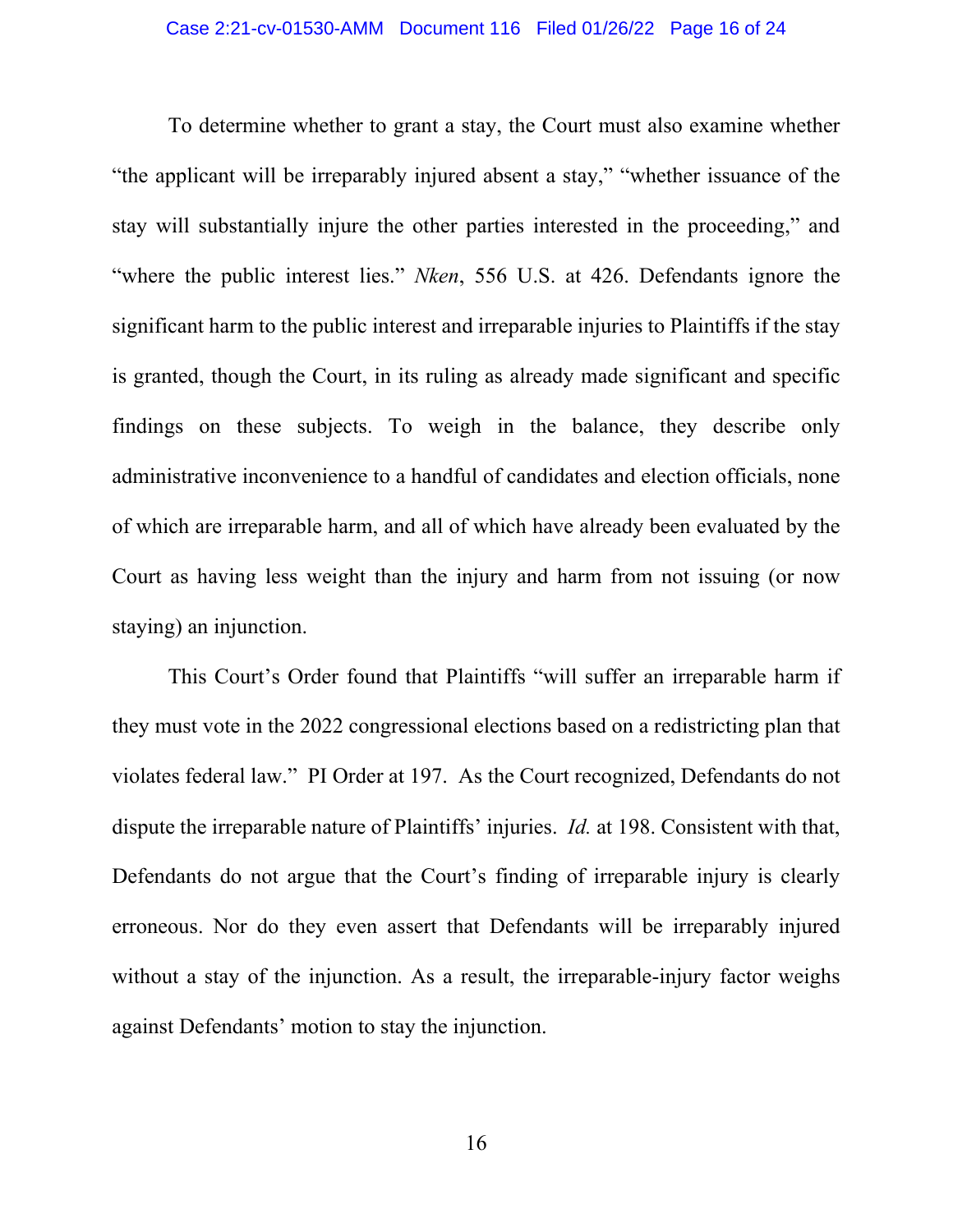The Court's Order also found that the balance of the harms favored granting injunctive relief. Specifically, the Court recognized that without preliminary relief "the *Milligan* plaintiffs will suffer this irreparable injury until 2024, which is nearly halfway through this census cycle," and that this harm is "greater" than "the harm that Defendants assert they will suffer" in the form "the administrative burden of drawing and implementing a new map, and upsetting candidates' campaigns." *Id.* at 198. Defendants do not point to any asserted error in the Court's analysis of the balance of the harms, and do not even argue that the balance of the harms supports a stay of the injunction. As a result, the balance-of-the-harms factor weighs against Defendants' motion to stay the injunction.

Finally, the Court found that "a preliminary injunction is in the public interest." *Id.* at 199. It specifically "reject [ed] Defendants' argument that such relief will harm the public interest because the timing of an injunction will precipitate political and administrative chaos." *Id.* at 199. Among other things, the Court found that "Alabama's 2022 congressional elections are not imminent," and that, even if they were, "it is not necessary that we allow those elections to proceed on the basis of an unlawful plan." *Id.* at 199-200. This is the only equities factor addressed by Defendants, and as to it, Defendants offer nothing new.

Instead, Defendants simply recycle a "sky-is-falling" argument about supposed "chaos" that will result from having to comply with the Court's Order and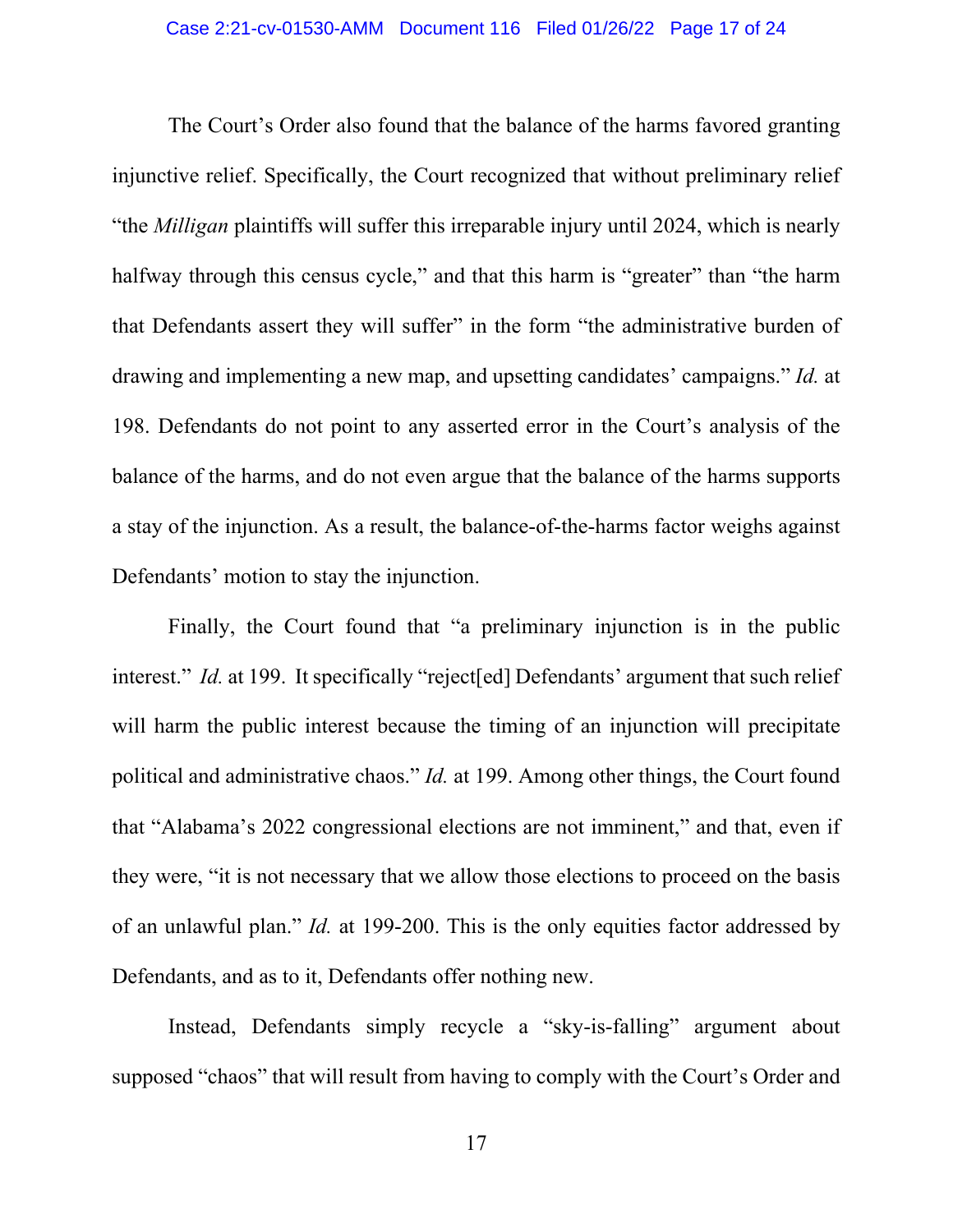redraw the map—without addressing either the Court's detailed fact finding or its careful legal analysis on this issue. Importantly, the Court's remedy provided the Legislature 14 days to redraw the map, which is within the timeframe that both Defendants and their map drawer, Mr. Hinaman, estimated was needed for a new compliant redistricting plan. Tr. 1922:9-1923:22; Exh. M11 at 113:6-19. In addition, the Committee, the Legislature, and the Governor have all shown themselves capable of evaluating and approving redistricting plans on an expedited timeline. *See* PI Order at 202 (the Legislature took "a mere five days" to enact HB1). No record evidence supports Defendants' claims that a short delay of the candidate declaration deadline will inject chaos into an election that remains months away. And the Court has already considered and rejected this argument in its analysis.

In any event, "inconvenience to legislators elected under an [illegal] districting plan resulting from such legislators having to adjust their personal, legislative, or campaign schedules . . . does not rise to the level of a significant sovereign intrusion." *Covington v. North Carolina*, No. 1:15CV399, 2018 WL 604732, at \*6 (M.D.N.C. Jan. 26, 2018) (citation omitted), *stay denied in part, granted in part North Carolina v. Covington*, 138 S. Ct. 974 (2018).

Specifically, the Court already found that the election is not "imminent" and that the various steps in the process leading up to the primary in May 2022 and the Congressional election in November 2022 do not substitute for imminence. PI Order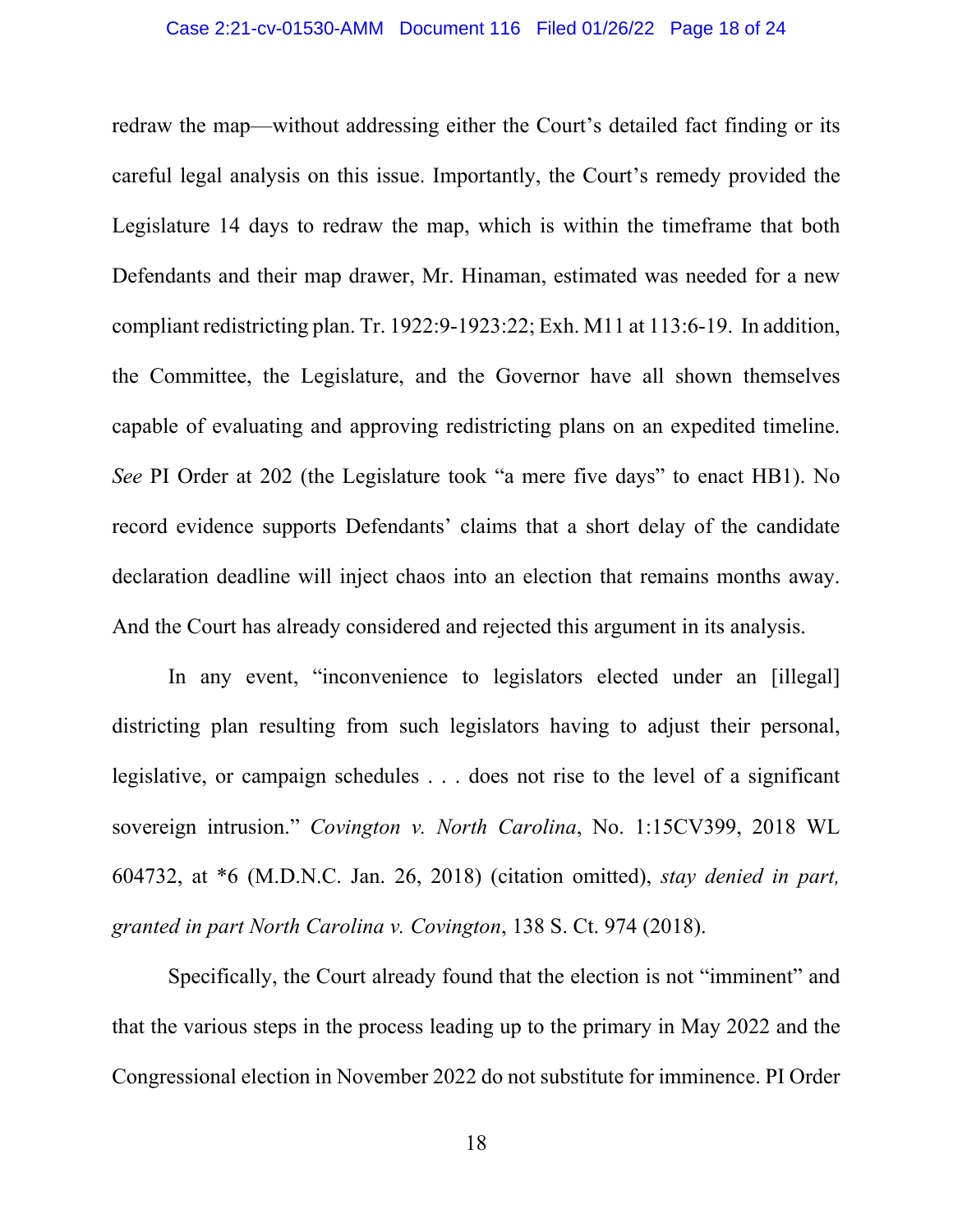### Case 2:21-cv-01530-AMM Document 116 Filed 01/26/22 Page 19 of 24

at 199-200. Defendants' motion offers nothing to refute this. For example, the Court did not err in finding that Mr. Helms never testified compliance with an injunction would make conducting the elections in a timely fashion "undoable." *Id.* at 201. Defendants similarly fail to point to any record evidence that would render clearly erroneous the Court's findings that neither campaign expense nor potential voter confusion make it "necessary" to conduct an election using maps that violate the VRA. *Id.* at 202-203 (discussing record). Indeed, there is no risk of voter confusion since the Legislature only recently enacted HB1 and no one has ever voted under it.

On the law, contrary to the state's argument, "stays are not commonly granted in redistricting, or any other type of litigation." *Larios v. Cox*, 305 F. Supp. 2d 1335, 1336 (N.D. Ga. 2004) (citing cases). Defendants' motion just doubles down on cases like *Favors v. Cuomo*, 881 F. Supp. 2d 356 (E.D.N.Y. 2012), which the Court already specifically and carefully distinguished. PI Order at 201 (explaining that "[i]n *Favors*, the plaintiffs' claims were based on 'novel, contested' legal grounds, and the plaintiffs had adduced 'virtually no' evidence to support them," whereas, here, Plaintiffs' claims are based on "a substantial body of case law" and "an extremely robust evidentiary record"). Courts have issued preliminary injunctions on similar election timelines in Section 2 cases. *See, e.g., Perez v. Texas*, No. 11- CA-360, 2012 WL 13124275, at \*4 (W.D. Tex. Mar. 19, 2012) (three-judge court) (ordering a remedial state house map before a May primary and November general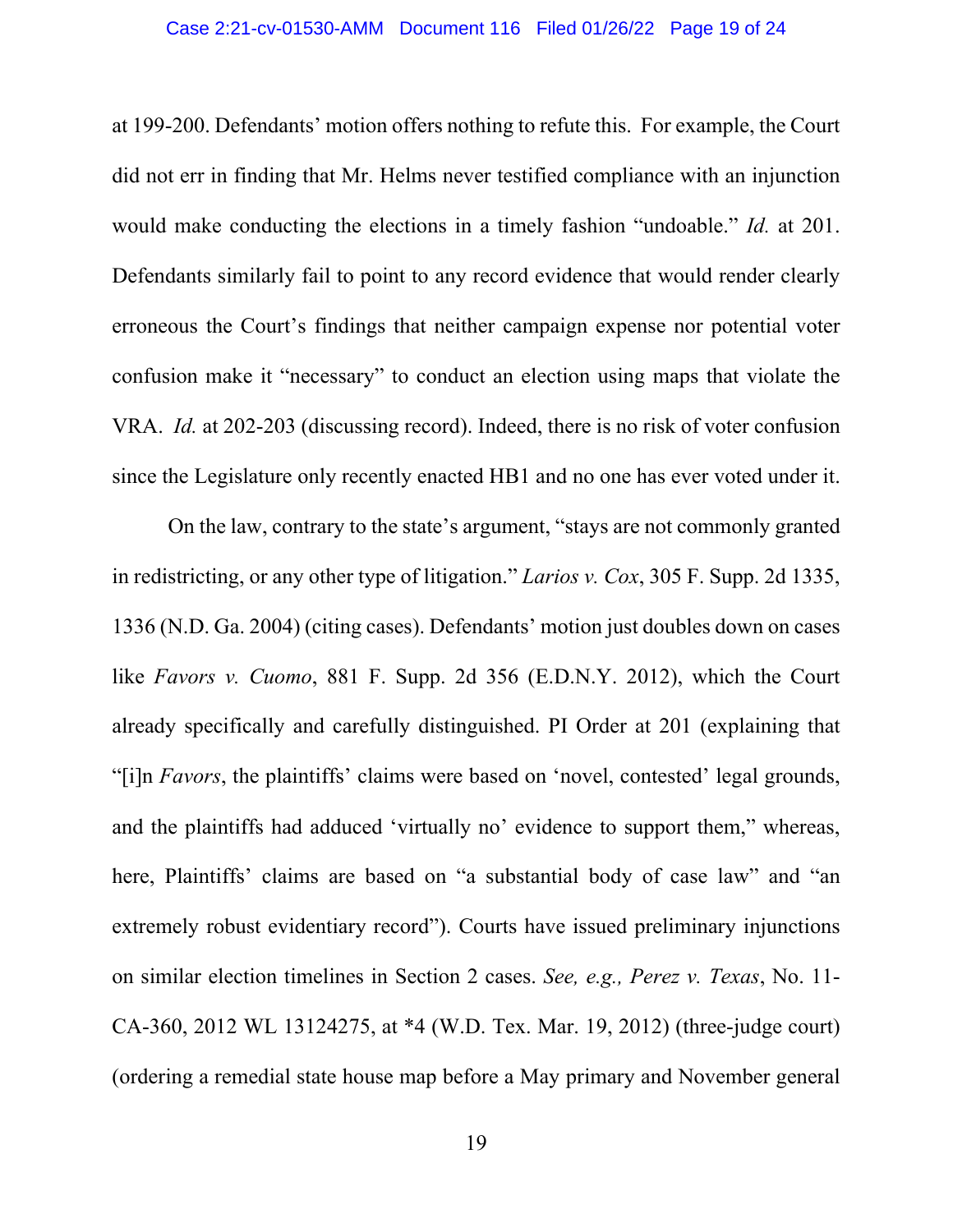election) *Perez v. Perry*, No. SA-11-CV-360, 2012 WL 13124278, at \*11 (W.D. Tex. Mar. 19, 2012) (three-judge court) (congressional map).

Defendants' citation to *Mac Govern v. Connolly*, is also inapposite. In *Mac Govern*, although the allegedly unconstitutional redistricting plan had been in place for nearly a decade, the plaintiffs waited less than a month before the candidate filing deadline to file the lawsuit and then waited another week before seeking preliminary injunctive relief. 637 F. Supp. 111, 112, 115-16 (D. Mass. 1986) (three-judge court). That is far from the situation here, where the "plaintiffs . . . commenced their lawsuits within hours or days of the enactment of the Plan." PI Order at 202-03.

In the end, Defendants' argument for a stay underscores that their position, which this Court correctly rejected, that "the redistricting process is above the law" and it is "always [ ] too late or too soon" for Plaintiffs. *Id*. at 201 (citations omitted).

Expedited discovery and a seven-day hearing in these cases developed a robust, detailed and substantive record that allowed the Court to make credibility determinations and factual findings undergirding its conclusions of law. As the Court effectively concluded, and as is plainly the situation, Defendants could alleviate their supposed harms by moving expeditiously to comply with their legal obligations. *See* PI Order at 203 ("We have proceeded with all deliberate speed so as not to deprive plaintiffs of an opportunity for a timely remedy, and now the state must do the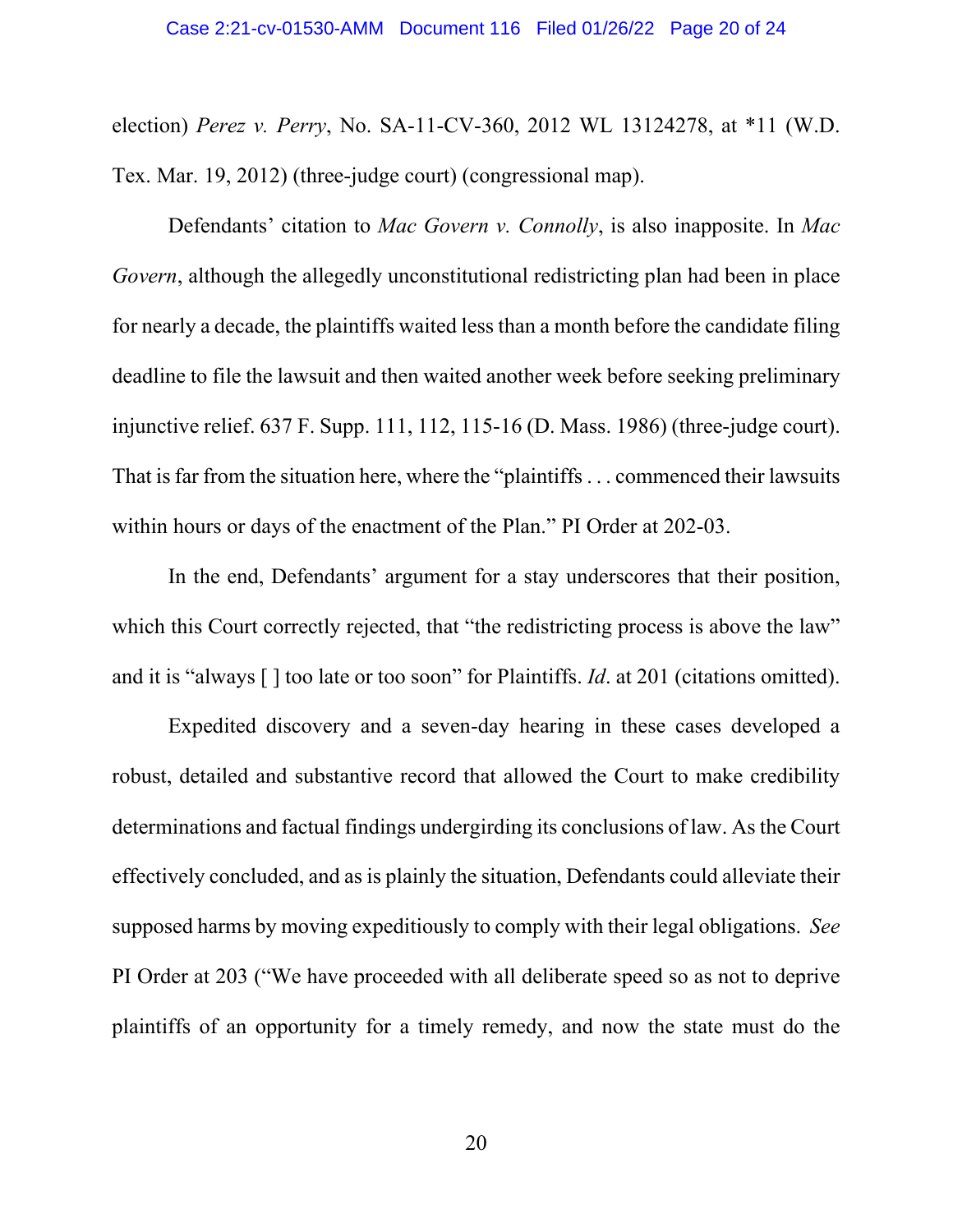same."). Rejecting this approach, Defendants instead seek to further delay relief for Plaintiffs.

# **CONCLUSION**

For the foregoing reasons, this Court should deny Defendants' Motion to Stay.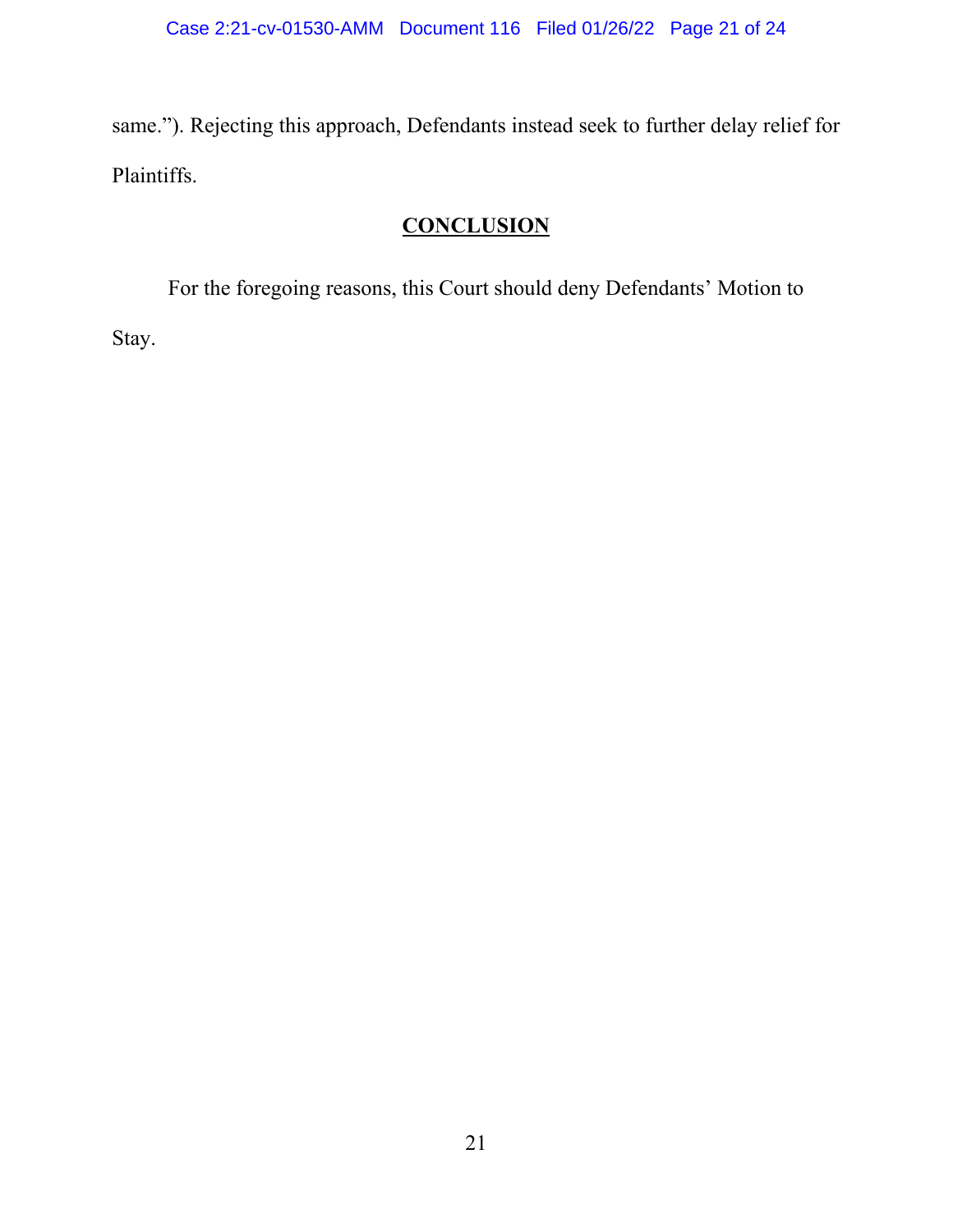DATED this January 26, 2022.

*/s/ Deuel Ross* Deuel Ross\* NAACP LEGAL DEFENSE & EDUCATIONAL FUND, INC. 700 14th Street N.W. Ste. 600 Washington, DC 20005 (202) 682-1300 dross@naacpldf.org Leah Aden\* Stuart Naifeh\* Kathryn Sadasivan (ASB-517-E48T) NAACP LEGAL DEFENSE & EDUCATIONAL FUND, INC. 40 Rector Street, 5th Floor New York, NY 10006 (212) 965-2200 laden@naacpldf.org snaifeh@naacpldf.org ksadasivan@naacpldf.org

Shelita M. Stewart\* Jessica L. Ellsworth\* HOGAN LOVELLS US LLP 555 Thirteenth Street, NW Washington, D.C. 20004 (202) 637-5600 shelita.stewart@hoganlovells.com

David Dunn\* HOGAN LOVELLS US LLP 390 Madison Avenue New York, NY 10017 (212) 918-3000 david.dunn@hoganlovells.com Michael Turrill\* Harmony A. Gbe\* HOGAN LOVELLS US LLP 1999 Avenue of the Stars Suite 1400 Los Angeles, CA 90067

*/s/ Sidney M. Jackson* Sidney M. Jackson (ASB-1462-K40W) Nicki Lawsen (ASB-2602-C00K) WIGGINS CHILDS PANTAZIS FISHER & GOLDFARB, LLC 301 19th Street North Birmingham, AL 35203 Phone: (205) 341-0498 sjackson@wigginschilds.com nlawsen@wigginschilds.com

#### */s/ Davin M. Rosborough*

Davin M. Rosborough\* Julie Ebenstein\* AMERICAN CIVIL LIBERTIES UNION FOUNDATION 125 Broad St. New York, NY 10004 (212) 549-2500 drosborough@aclu.org jebenstein@aclu.org

## */s/ LaTisha Gotell Faulks*

LaTisha Gotell Faulks (ASB-1279-I63J) Kaitlin Welborn\* AMERICAN CIVIL LIBERTIES UNION OF ALABAMA P.O. Box 6179 Montgomery, AL 36106-0179 (334) 265-2754 tgfaulks@aclualabama.org kwelborn@aclualabama.org Blayne R. Thompson\* HOGAN LOVELLS US LLP 609 Main St., Suite 4200 Houston, TX 77002 (713) 632-1400 blayne.thompson@hoganlovells.com

### *Attorneys for Plaintiffs*

Respectfully submitted,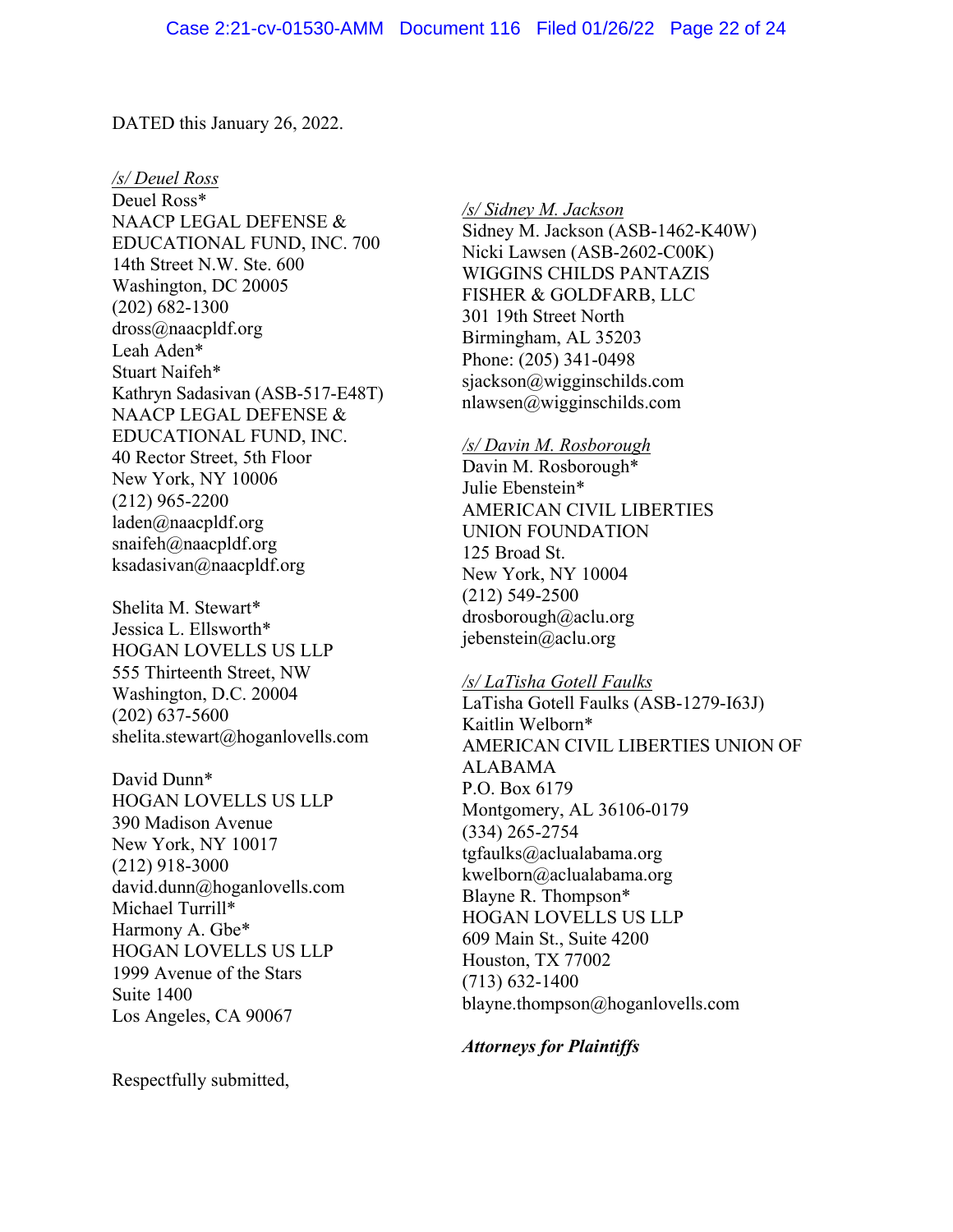(310) 785-4600 michael.turrill@hoganlovells.com harmony.gbe@hoganlovells.com

Anthony Ashton\* Anna Kathryn Barnes\* NATIONAL ASSOCIATION FOR THE ADVANCEMENT OF COLORED PEOPLE (NAACP) 4805 Mount Hope Drive Baltimore, MD 21215 (410) 580-5777 aashton@naacpnet.org abarnes@naacpnet.org *Attorneys for Plaintiff Alabama State Conference of the NAACP* \* Admitted *Pro hac vice*